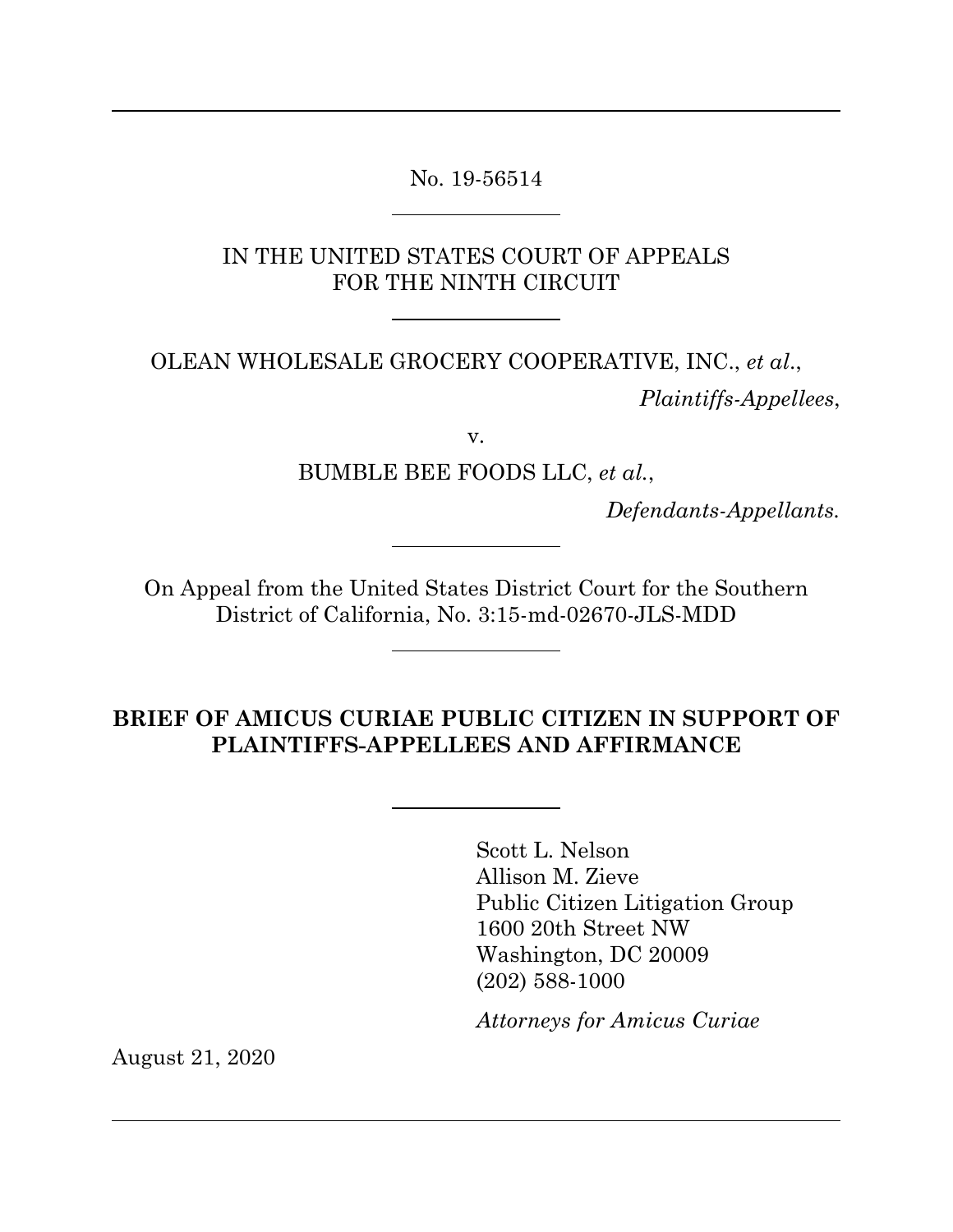## **CORPORATE DISCLOSURE STATEMENT**

Amicus curiae Public Citizen is a nonprofit, non-stock corporation. It has no parent corporation, and no publicly traded corporation has an ownership interest in it.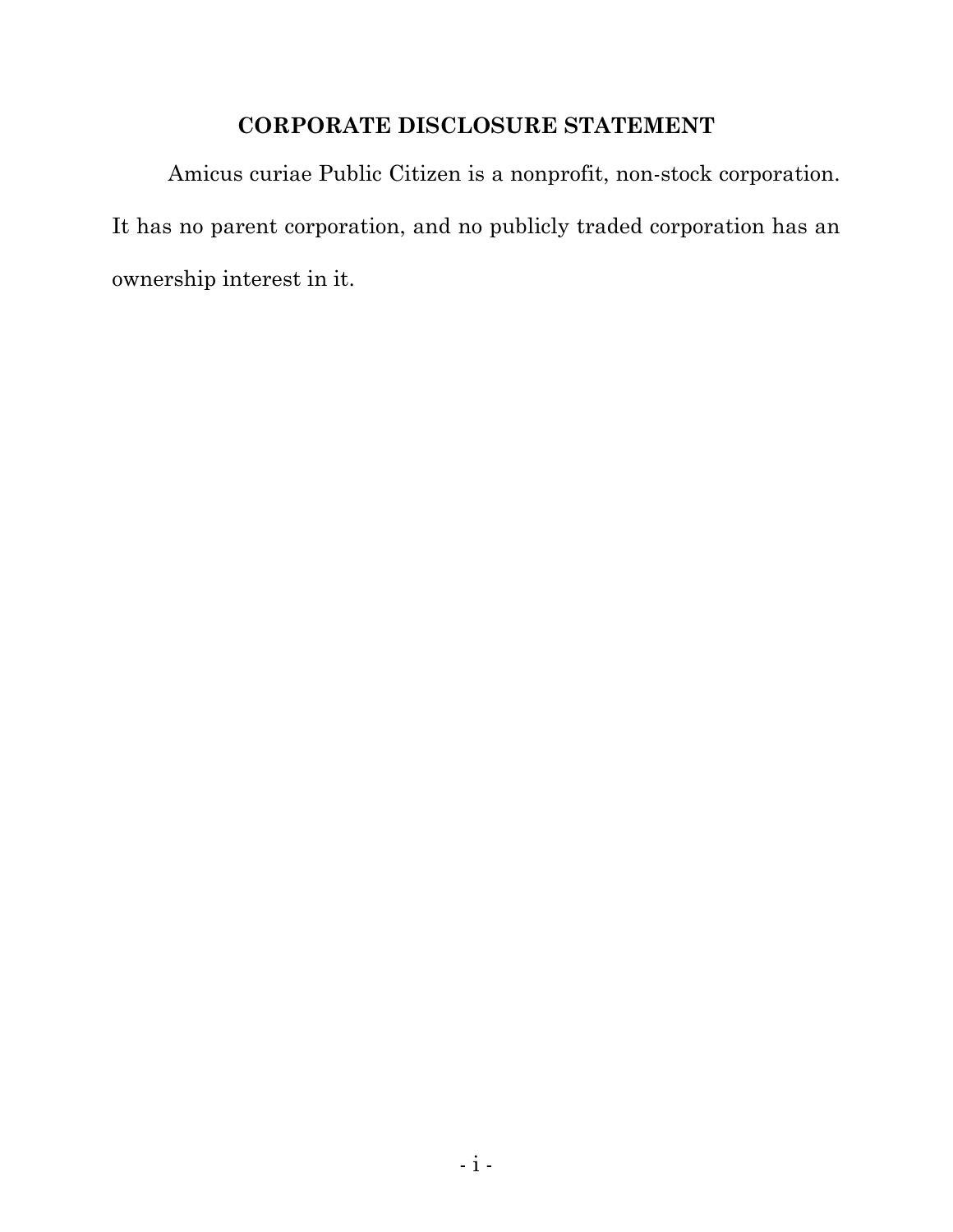## **TABLE OF CONTENTS**

|                |                                                                                                                  | Page |
|----------------|------------------------------------------------------------------------------------------------------------------|------|
|                |                                                                                                                  |      |
|                |                                                                                                                  |      |
|                |                                                                                                                  |      |
|                |                                                                                                                  |      |
| $\mathbf{I}$ . | Class certification does not require proof that a class                                                          |      |
| II.            | The possibility that the DPP class may, contrary to<br>plaintiffs' evidence, comprise uninjured members does not |      |
|                |                                                                                                                  |      |
|                |                                                                                                                  |      |
|                |                                                                                                                  |      |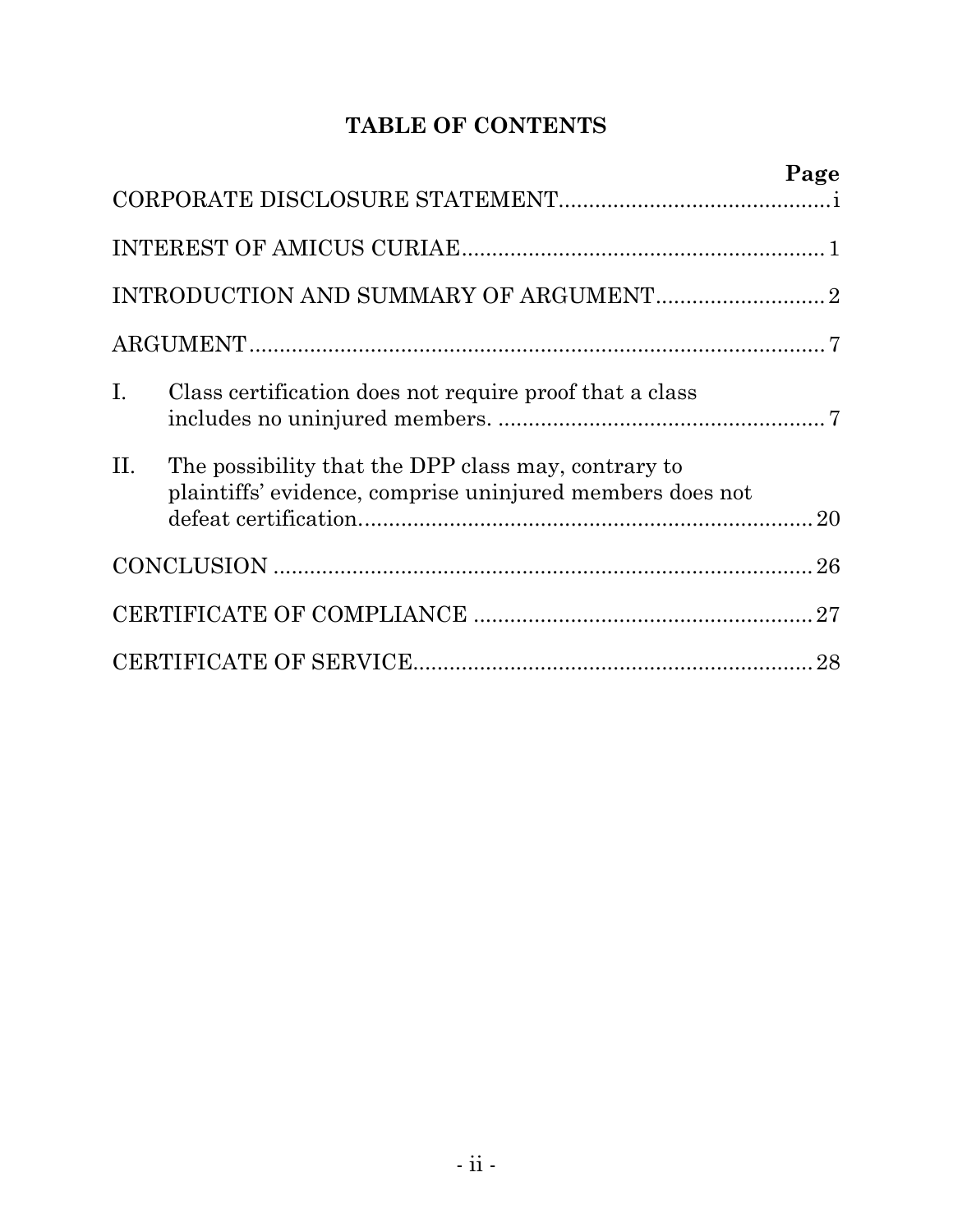# **TABLE OF AUTHORITIES**

| Cases:                                                   | Page(s) |
|----------------------------------------------------------|---------|
| Amchem Prods., Inc. v. Windsor,                          |         |
| Amgen Inc. v. Conn. Ret. Plans & Trust Funds,            |         |
| Village of Arlington Heights v. Metro. Hous. Dev. Corp., |         |
| In re Asacol Antitrust Litig.,                           |         |
| Bates v. UPS, Inc.,                                      |         |
| Bell v. Hood,                                            |         |
| Bouaphakeo v. Tyson Foods, Inc.,                         |         |
| Chin v. Port Auth.,                                      |         |
| DaimlerChrysler Corp. v. Cuno,                           |         |
| Denney v. Deutsche Bank AG,                              |         |
| DG ex rel. Stricklin v. Devaughn,                        |         |
| Frank v. Gaos,                                           |         |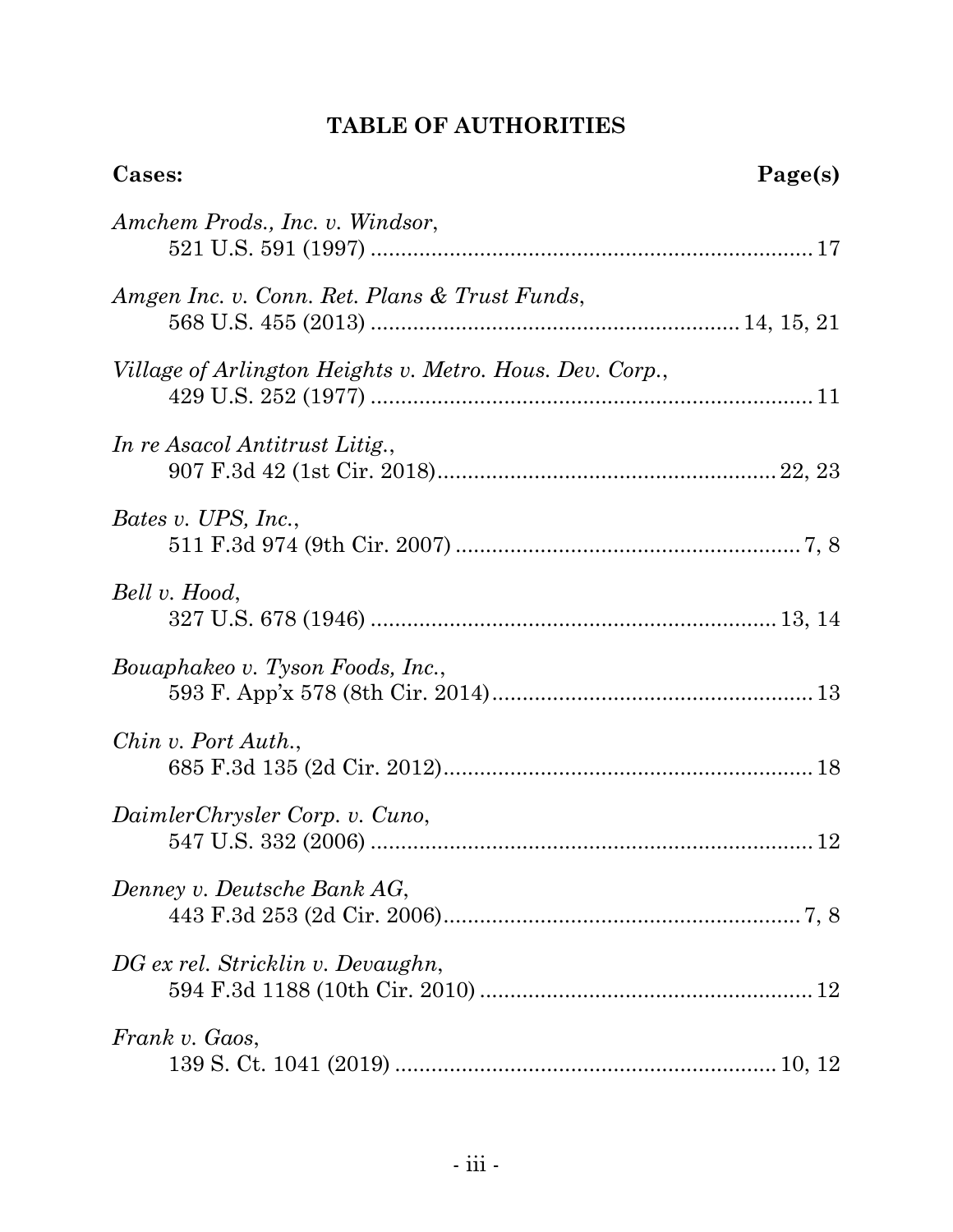| Franks v. Bowman Transp. Co.,                  |
|------------------------------------------------|
| Gen. Inv. Co. v. N.Y. Cent. R.R.,              |
| Horne v. Flores,                               |
| Ill. Brick Co. v. Illinois,                    |
| Int'l Bhd. of Teamsters v. United States,      |
| Kohen v. Pac. Inv. Mgmt. Co.,                  |
| Mazza v. Am. Honda Motor Co.,                  |
| Miller v. Gammie,                              |
| Neale v. Volvo Cars of N. Am., LLC,            |
| In re Nexium Antitrust Litig.,                 |
| Parko v. Shell Oil Co.,                        |
| In re Rail Freight Surcharge Antitrust Litig., |
| Ramirez v. TransUnion LLC,                     |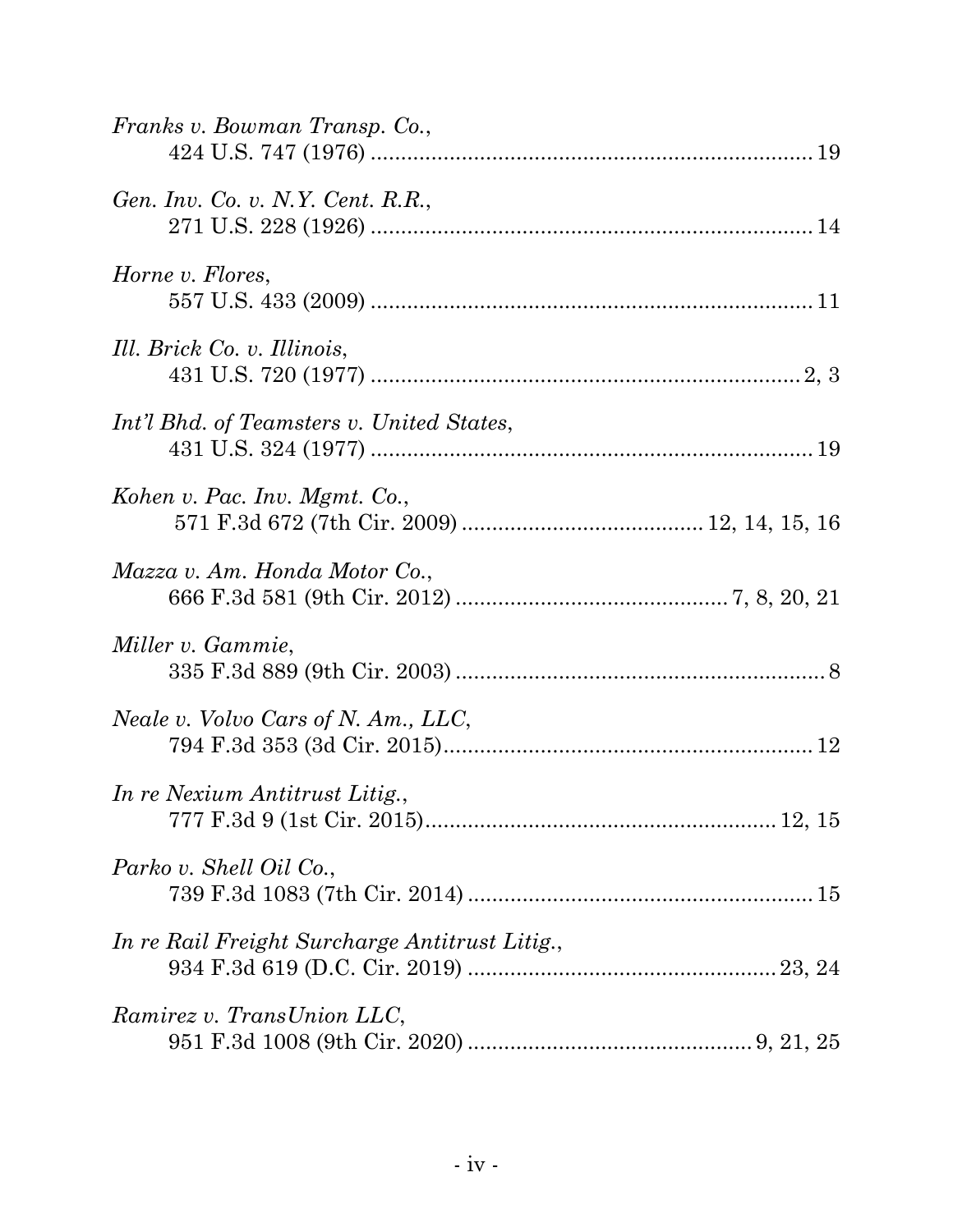| Shady Grove Orthopedic Assocs., P.A. v. Allstate Ins. Co.,   |
|--------------------------------------------------------------|
| Steel Co. v. Citizens for a Better Env't,                    |
| Torres v. Mercer Canyons Inc.,                               |
| Tyson Foods, Inc. v. Bouaphakeo,                             |
| Vaquero v. Ashley Furniture Indus., Inc.,                    |
| Vt. Agency of Natural Res. v. United States ex rel. Stevens, |
| Vogt v. State Farm Life Ins. Co.,                            |
| Warth v. Seldin,                                             |
| In re Zurn Pex Plumbing Prods. Liab. Litig.,                 |

# **Constitutional Provisions and Rules:**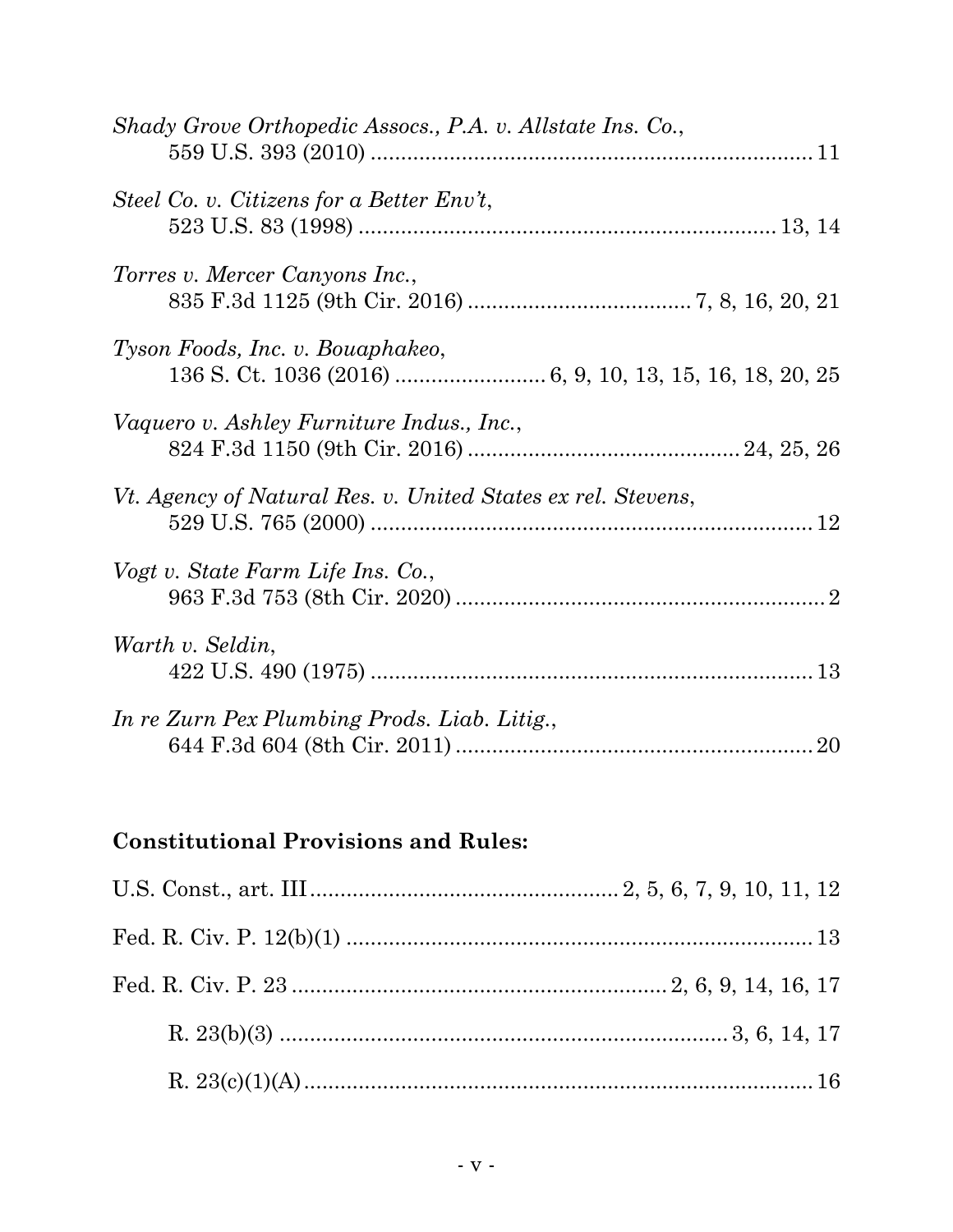|--|--|--|--|

# **Other:**

| Charles Alan Wright et al., |  |
|-----------------------------|--|
|                             |  |
|                             |  |

Fed. R. Civ. P. 23, Advisory Comm. Notes to 1966 amendment ............ 17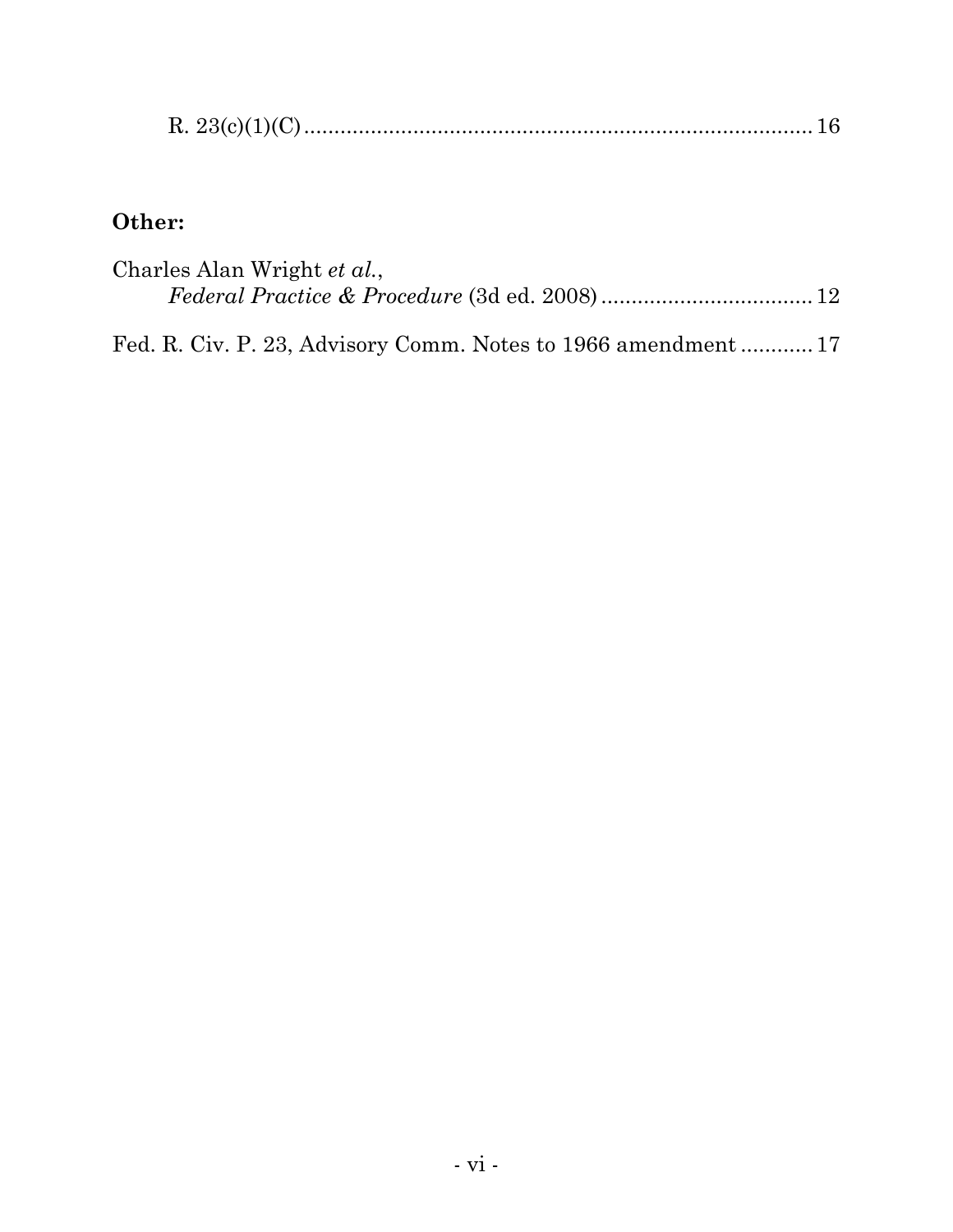#### **INTEREST OF AMICUS CURIAE1**

Public Citizen is a nonprofit consumer advocacy organization with members and supporters nationwide. Public Citizen advocates before Congress, administrative agencies, and courts on a wide range of issues, and works for enactment and enforcement of laws protecting consumers, workers, and the public. Public Citizen often represents its members' interests in litigation and as amicus curiae.

Public Citizen believes that class actions are an important tool for seeking justice where a defendant's wrongful conduct has harmed many people and resulted in injuries that are large in the aggregate, but not cost-effective to redress individually. In that situation, which is present in many antitrust conspiracies, a class action offers the best means for both individual redress and deterrence, while also serving the defendants' interest in achieving a binding resolution of claims on a broad basis, consistent with due process. Public Citizen has often participated as amicus curiae in cases involving arguments that, if accepted, would

<sup>&</sup>lt;sup>1</sup> All parties have consented to the filing of this brief. No party's counsel authored this brief in whole or in part, and no party or party's counsel made a monetary contribution to fund preparation or submission of this brief. No person or entity other than amicus made a monetary contribution to preparation or submission of this brief.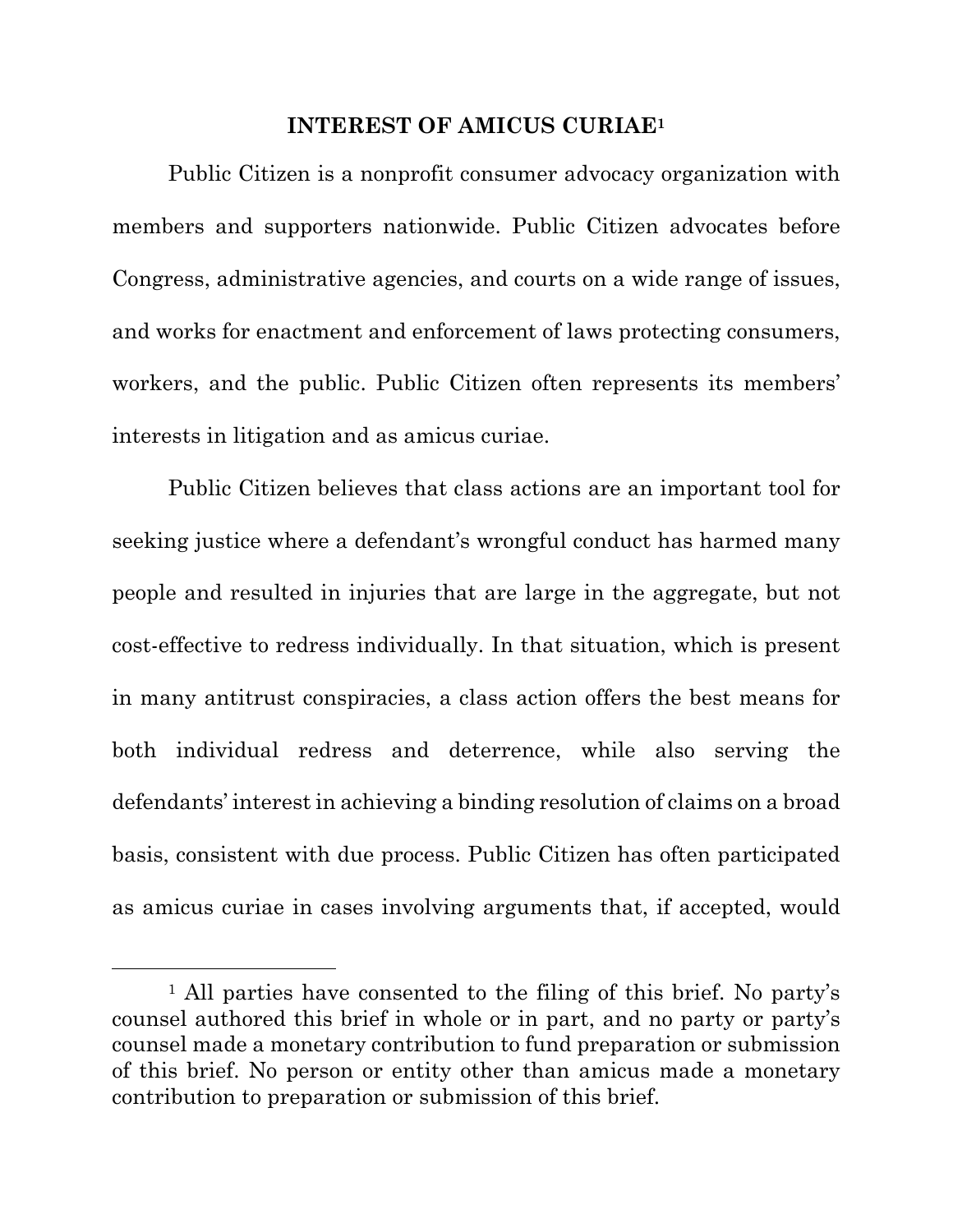impair the utility of class actions. *See*, *e.g.*, *Vogt v. State Farm Life Ins. Co.*, 963 F.3d 753 (8th Cir. 2020). Here, the arguments of defendants and their amici, if accepted, would demand class definitions that exclude "uninjured" members at the outset of the case rather than when the merits of the parties' claims have been adjudicated. That outcome would defeat many legitimate class actions that fully satisfy Article III's caseor-controversy requirement as well as the criteria for class certification set forth in Federal Rule of Civil Procedure 23.

#### **INTRODUCTION AND SUMMARY OF ARGUMENT**

This case involves a price-fixing conspiracy among the three companies that dominate the canned tuna industry. The participants admitted to the conspiracy in two criminal guilty pleas and a leniency application to the United States Department of Justice by one participant that blew the whistle on its coconspirators after the Department had begun a criminal investigation. At issue here is the district court's certification of three classes of the conspiracy's victims who seek damages under federal and state antitrust laws: a class of entities that purchased tuna directly from the conspirators (the direct purchaser plaintiffs, or DPPs) and thus have standing to assert federal claims under *Illinois*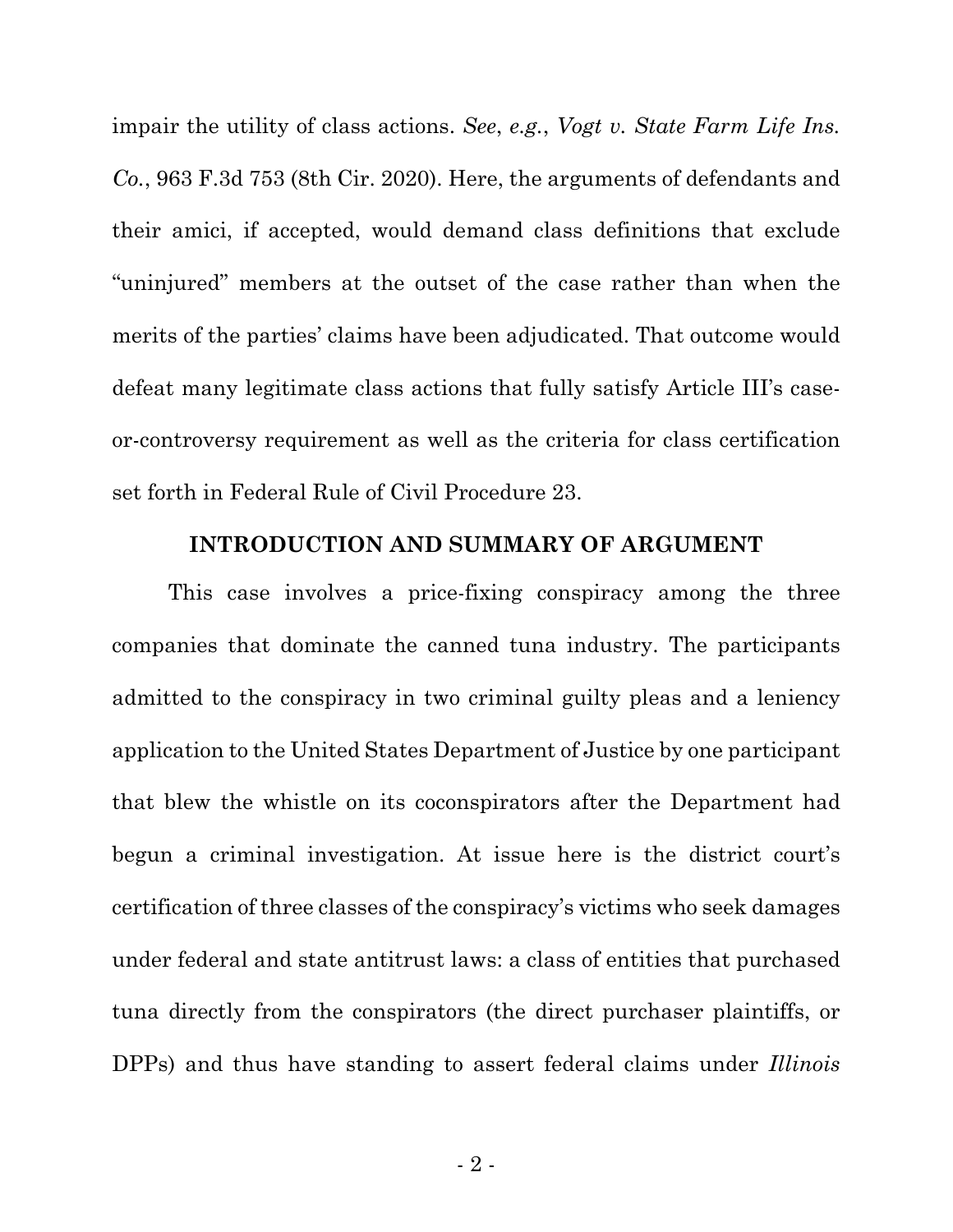*Brick Co. v. Illinois*, 431 U.S. 720 (1977); and two classes of indirect purchasers consisting of commercial food preparers (CFPs) and consumers—referred to as end payer plaintiffs (EPPs)—asserting claims under the antitrust laws of certain states that do not follow the *Illinois Brick* rule.

As to each class, the district court found that certification was appropriate under Federal Rule of Civil Procedure 23(b)(3) because three common issues predominated over any individual issues presented by the classes' claims: (1) the existence of antitrust violations (an issue that is undisputedly common to the claims of each of the three classes); (2) the existence of antitrust impact on class members; and (3) damages. The court further concluded that, for each class, a class action would be superior to other means of resolving the claims because of the efficiency and manageability advantages of resolving the issues on a classwide basis and, as to the EPP class, because the damages suffered by individual consumers would be too small to justify individual antitrust actions.

For each of the three classes, the court's determination that antitrust impact and damages presented common issues rested on a

- 3 -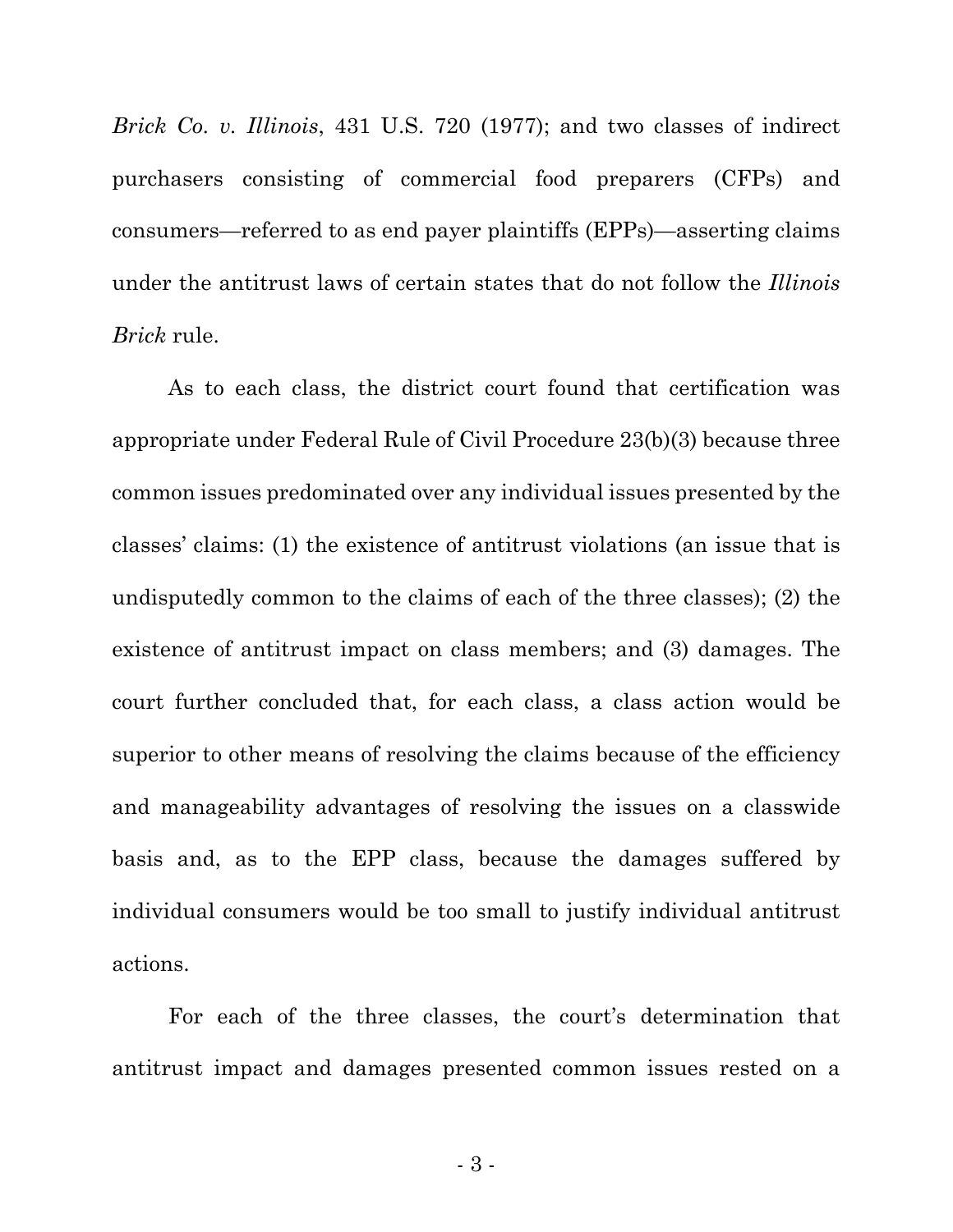detailed assessment of testimony by plaintiffs' econometric experts testimony explaining how regression analyses demonstrated that all, or nearly all, of the members of each class had been injured by the pricefixing conspiracy and how the extent of their damages could be determined through application of the same analysis. That evidence was contested by defendants' expert testimony, but the court concluded that plaintiffs' evidence, including their experts' rebuttal of defendants' experts, was sufficient to establish the existence of common issues because a finder of fact could determine that it established antitrust injury and damages on a classwide basis.

The price-fixing conspirators' supporting amici, the Washington Legal Foundation and Chamber of Commerce of the United States, caricature the district court's findings as based on the view that a court may find that injury and damages present common issues by averaging the claims of injured and uninjured plaintiffs. Based on that characterization, they argue that the court impermissibly certified classes consisting of an amalgam of purchasers who paid higher prices as a result of the price-fixing conspiracy and a large number of others who suffered no injury at all. According to these amici, the inclusion of many,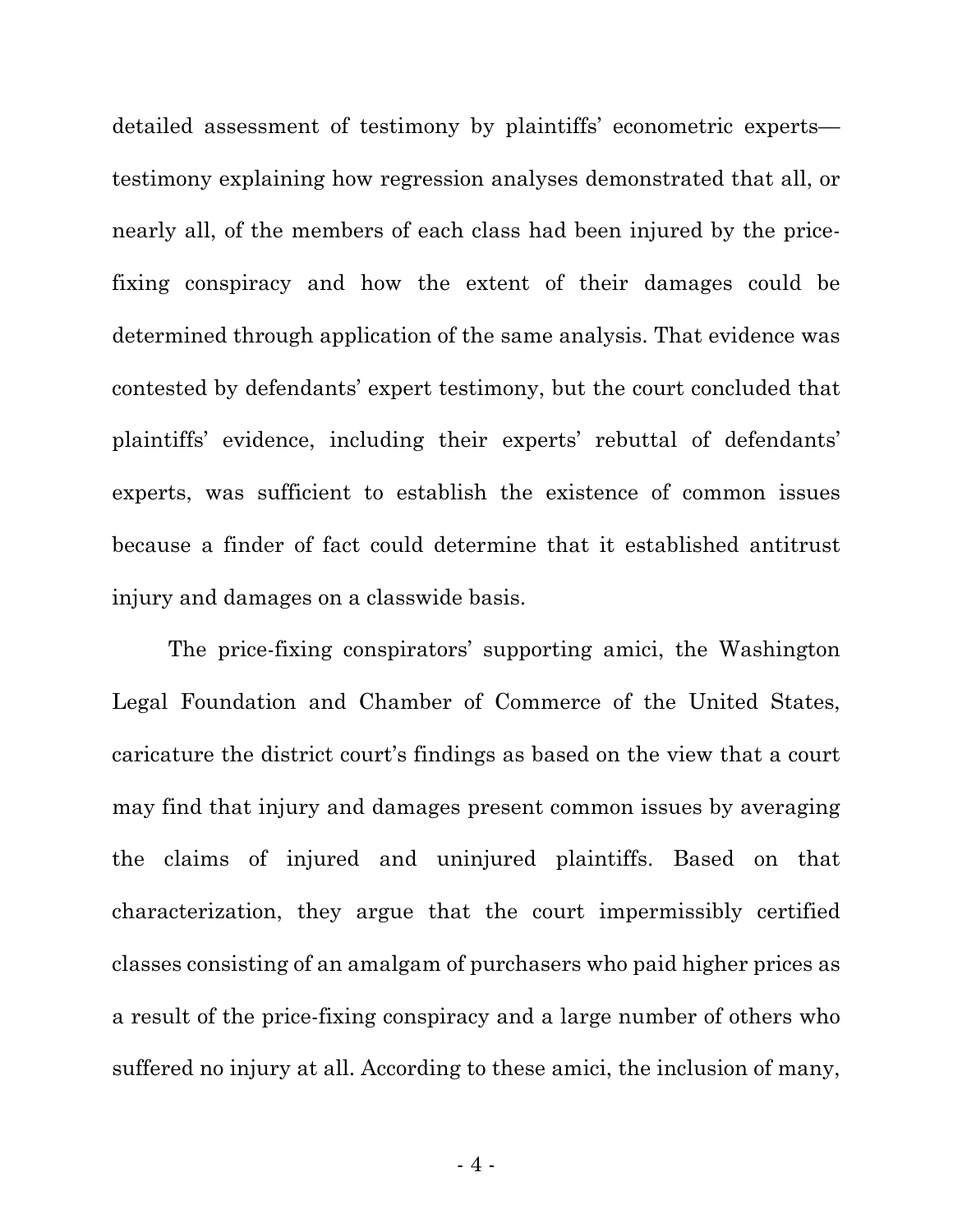or even any, uninjured members in a certified class is impermissible and threatens Article III limits on the federal courts' powers.

The class plaintiffs' brief addresses in detail the challenges to the regression analyses supporting certification and explains how those analyses in fact demonstrate that all or nearly all of the members of each class—and in particular the DPP class, which is the focus of the defendants' assertion that substantial numbers of class members were uninjured—suffered antitrust injuries that can be quantified using methodologies applicable to the entire class for purposes of damages calculations. But the arguments of defendants and their amici are not only wrong on the factual record here, but also wrong in their underlying legal premise that, at the certification stage, class plaintiffs must demonstrate that a class does not comprise uninjured members.

Rather, as this Court has held, class certification requires a showing that the class representatives have standing, and exclusion of uninjured class members, if any, need not occur until the end of the case. These holdings comport with Article III principles that permit a court to exercise jurisdiction over an action if any plaintiff has standing, while precluding courts from granting remedies to persons who have not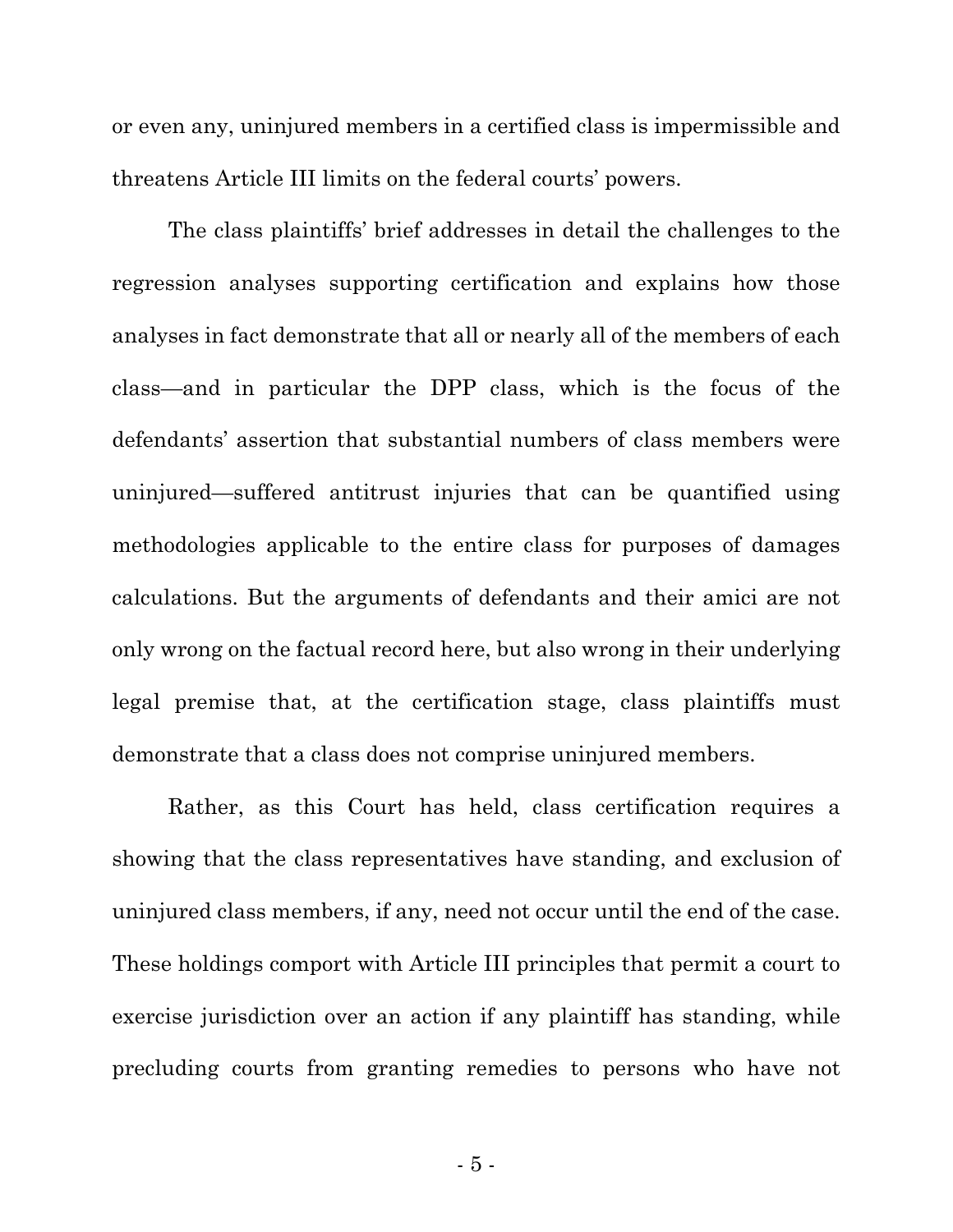suffered injury. The Supreme Court's holding in *Tyson Foods, Inc. v. Bouaphakeo*, 136 S. Ct. 1036 (2016), confirms that if, at the conclusion of a case, some members of the class as originally defined prove to be uninjured, their exclusion at that point satisfies the requirements of both Article III and Rule 23.

To be sure, a determination at the time of certification that a proposed class definition would include large numbers of uninjured members may, under some circumstances, be a consideration supporting the conclusion that common issues do not predominate or that a class action would not be a superior under Rule 23(b)(3). But the circumstances here would not justify such a conclusion. Nor are they comparable to the circumstances at issue in decisions of other circuits that have denied certification of classes involving large numbers of uninjured members. Rather, here, plaintiffs presented evidence that, if credited by the ultimate finder of fact, would be sufficient to support relief to the entirety of the classes—and even if not fully credited would allow any class members ultimately found to be uninjured to be excluded from the class and from the scope of relief while still satisfying Rule 23's requirements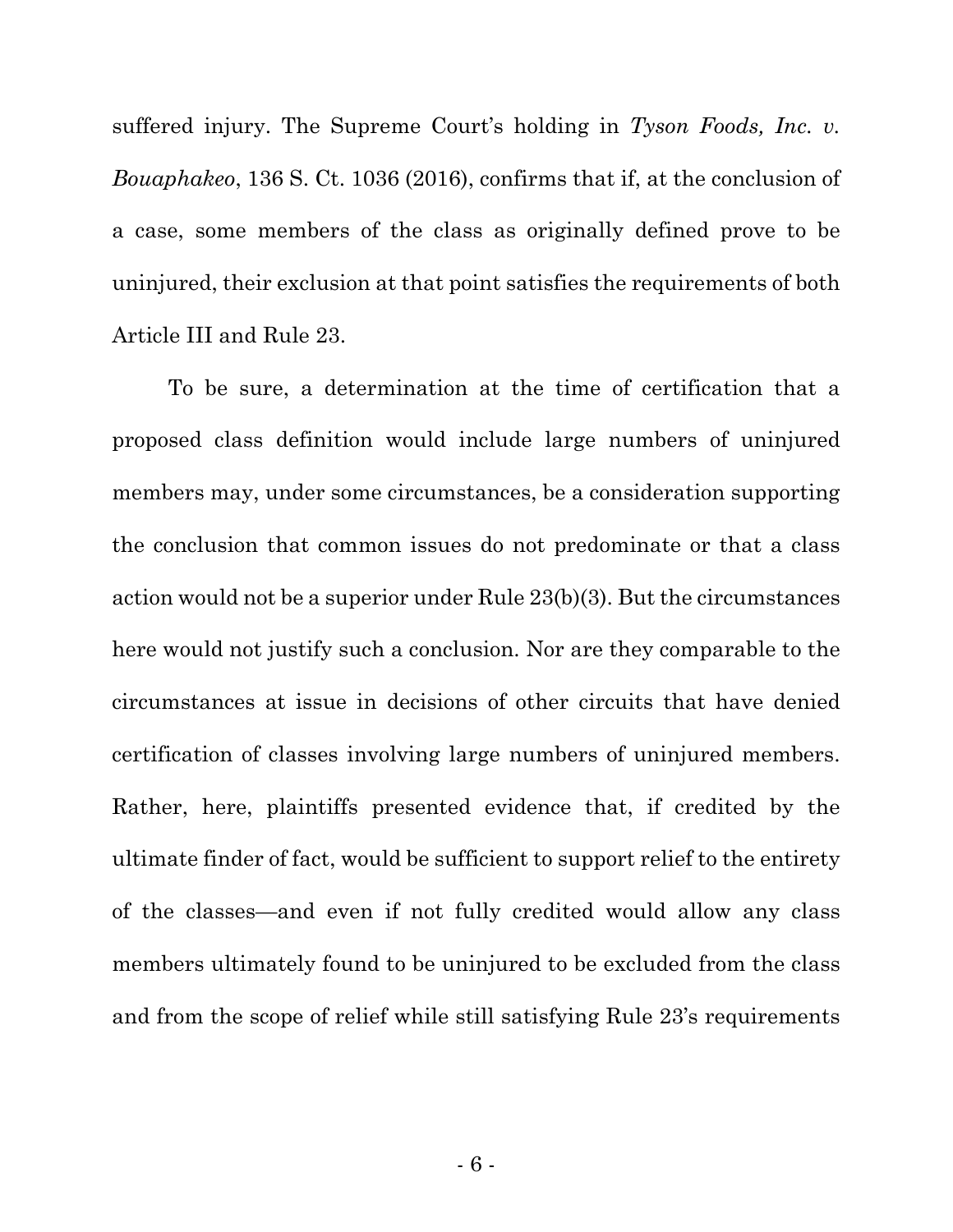of predominance and superiority. Certification under such circumstances is entirely proper.

#### **ARGUMENT**

### **I. Class certification does not require proof that a class includes no uninjured members.**

**A.** The assertion that a court may not certify a class that comprises uninjured members is contrary to this Court's precedents. In its en banc decision in *Bates v. UPS, Inc.*, 511 F.3d 974, 985 (9th Cir. 2007), the Court held that, "[i]n a class action, standing is satisfied it at least one named plaintiff meets the requirements." In *Torres v. Mercer Canyons Inc.*, 835 F.3d 1125 (9th Cir. 2016), the Court reiterated that proof of injury to one named plaintiff suffices at the time of certification, and that there is no requirement at that stage that the class consist entirely of members who "did suffer injury, or that they must prove such injury at the certification phase." *Id*. at 1137 n.6.

As these decisions make clear, this Court's opinion in *Mazza v. American Honda Motor Co.*, 666 F.3d 581, 596 (9th Cir. 2012), does not stand for the proposition that "no class may be certified that contains members lacking in Article III standing." Chamber Br. 9 (quoting *Mazza*, 666 F.3d at 596 (quoting *Denney v. Deutsche Bank AG*, 443 F.3d 253, 264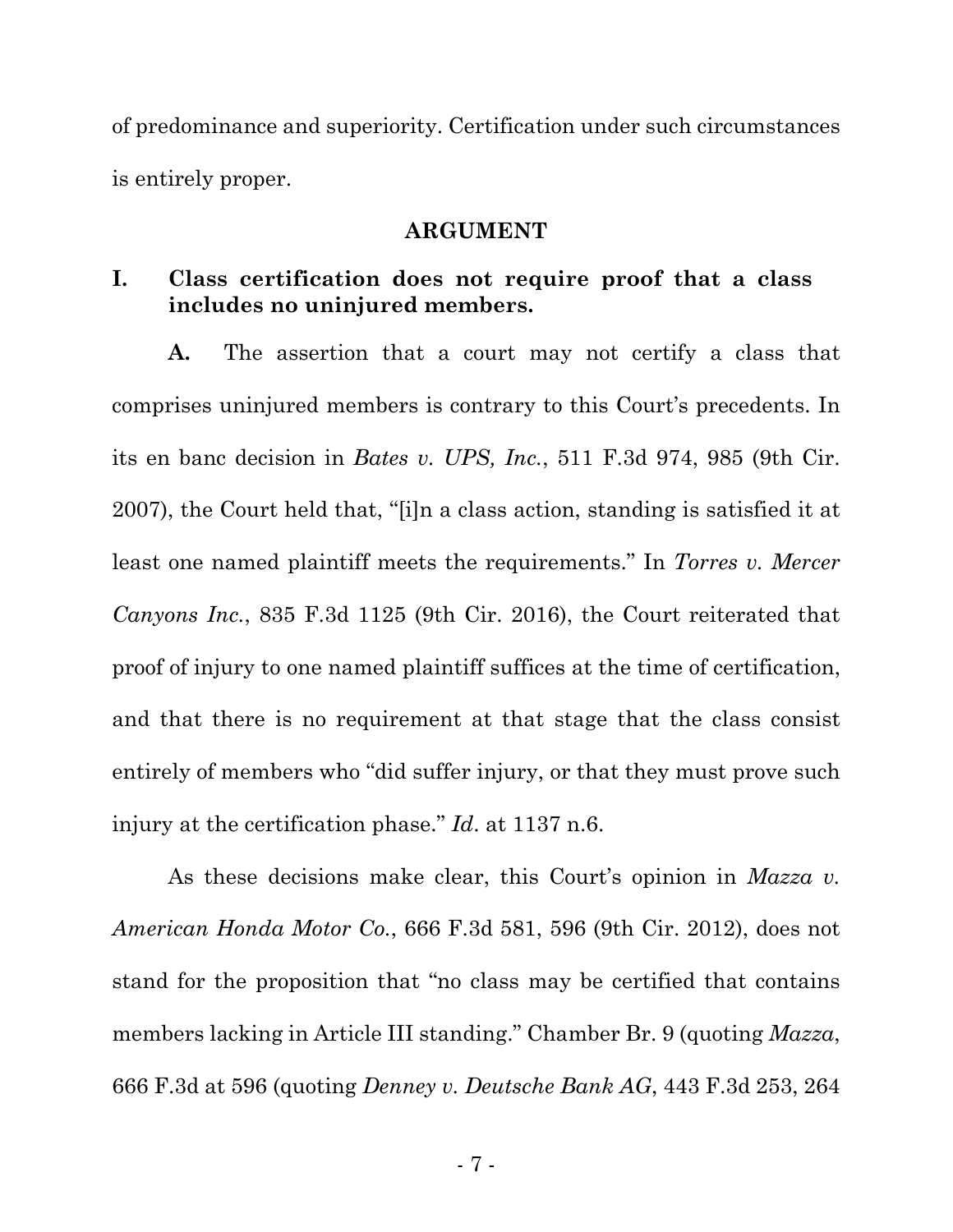(2d Cir. 2006))). The panel decision in *Mazza*, of course, could not have overruled the en banc decision in *Bates*. *See Miller v. Gammie*, 335 F.3d 889, 899 (9th Cir. 2003) (en banc) ("[A] three-judge panel may not overrule a prior decision of the court."). And in any event, as the Court subsequently explained in *Torres*, *Mazza* did not purport to announce a new rule precluding certification of any class encompassing uninjured members. Rather, as *Torres* explains, the context of both *Mazza* and of the cited language in *Denney* reveals that the statement "signifies only that it must be possible that class members have suffered injury." 835 F.3d at 1137 n.6. It is enough that the class be defined to encompass persons "exposed to" the defendants' allegedly unlawful and injurious conduct. *Id*. at 1137 & n.6. Thus, the possibility of "non-injury to a subset of class members does not necessarily defeat certification of the entire class, particularly as the district court is well situated to winnow out those non-injured members at the damages phase of the litigation, or to refine the class definition." *Id*. at 1137.

The critical point by which uninjured class members (if any) must be excluded from the class and from receiving a share of a judgment for damages is not the time of certification, but when the class action is

- 8 -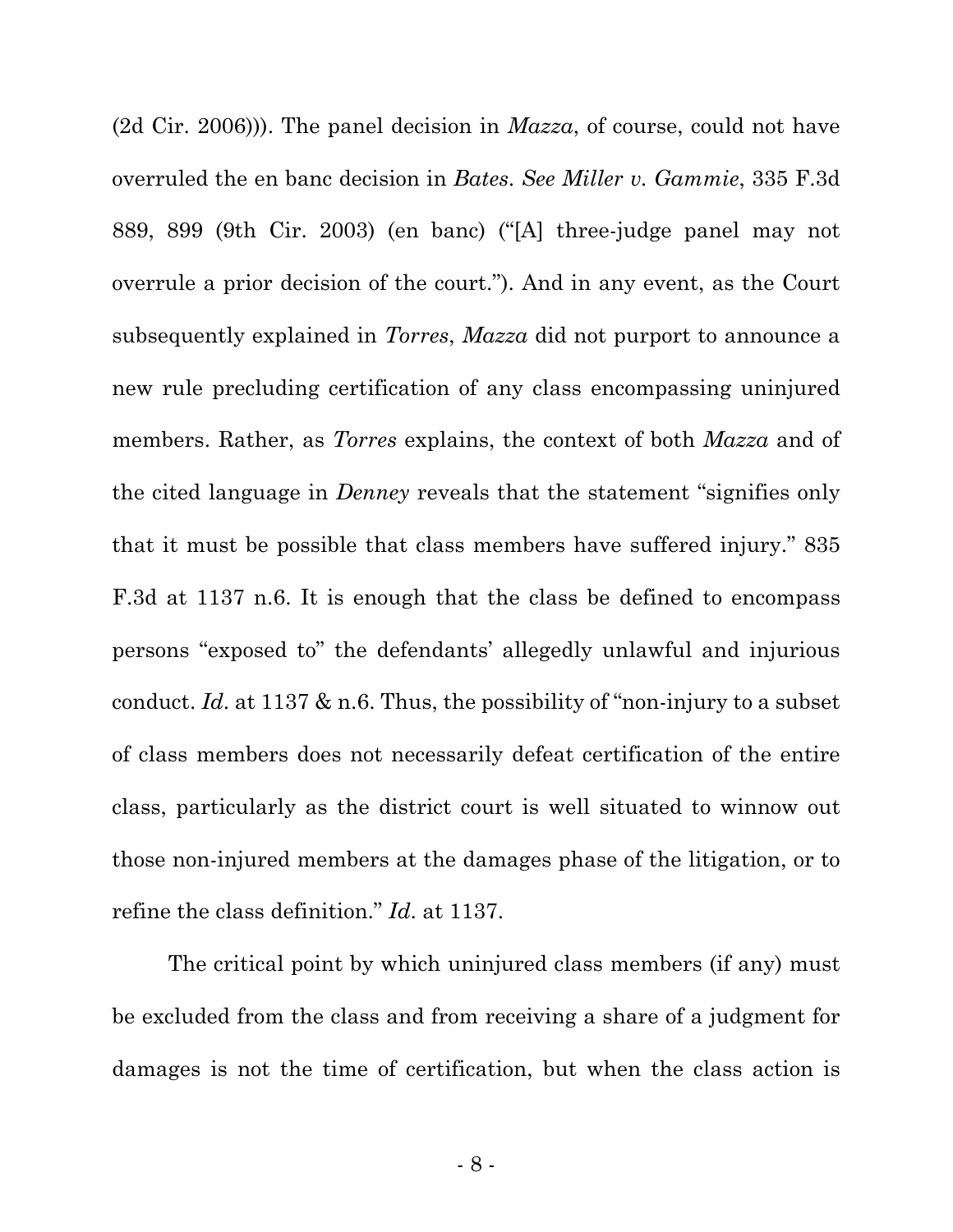resolved on the merits. As this Court recently held, "although only the representative plaintiff need allege standing at the motion to dismiss and class certification stages," "each member of a class certified under Rule 23 must satisfy the bare minimum of Article III standing at the final judgment stage of a class action in order to recover monetary damages in federal court." *Ramirez v. TransUnion LLC*, 951 F.3d 1008, 1023 (9th Cir. 2020). *Ramirez* explained that this consequence flows from a fundamental limitation on the power of the federal courts under Article III: They may provide monetary relief only to persons who have suffered an injury. *See id*. at 1023. *Ramirez* expressly recognized that this limitation on the Court's ultimate remedial authority does not "alter the showing required at the class certification stage or other early stages of a case," which "focuses on the representative plaintiffs." *Id*. at 1023 n.6. To be sure, a court that certifies a class ultimately "will need a mechanism for identifying class members who lack standing at the damages phase," *id*., but it need not do so at the time of certification.

**B.** The Supreme Court's decision in *Tyson Foods* strongly supports this Court's rule that the inclusion of uninjured members at the time of certification is not impermissible, let alone a defect that goes to a

- 9 -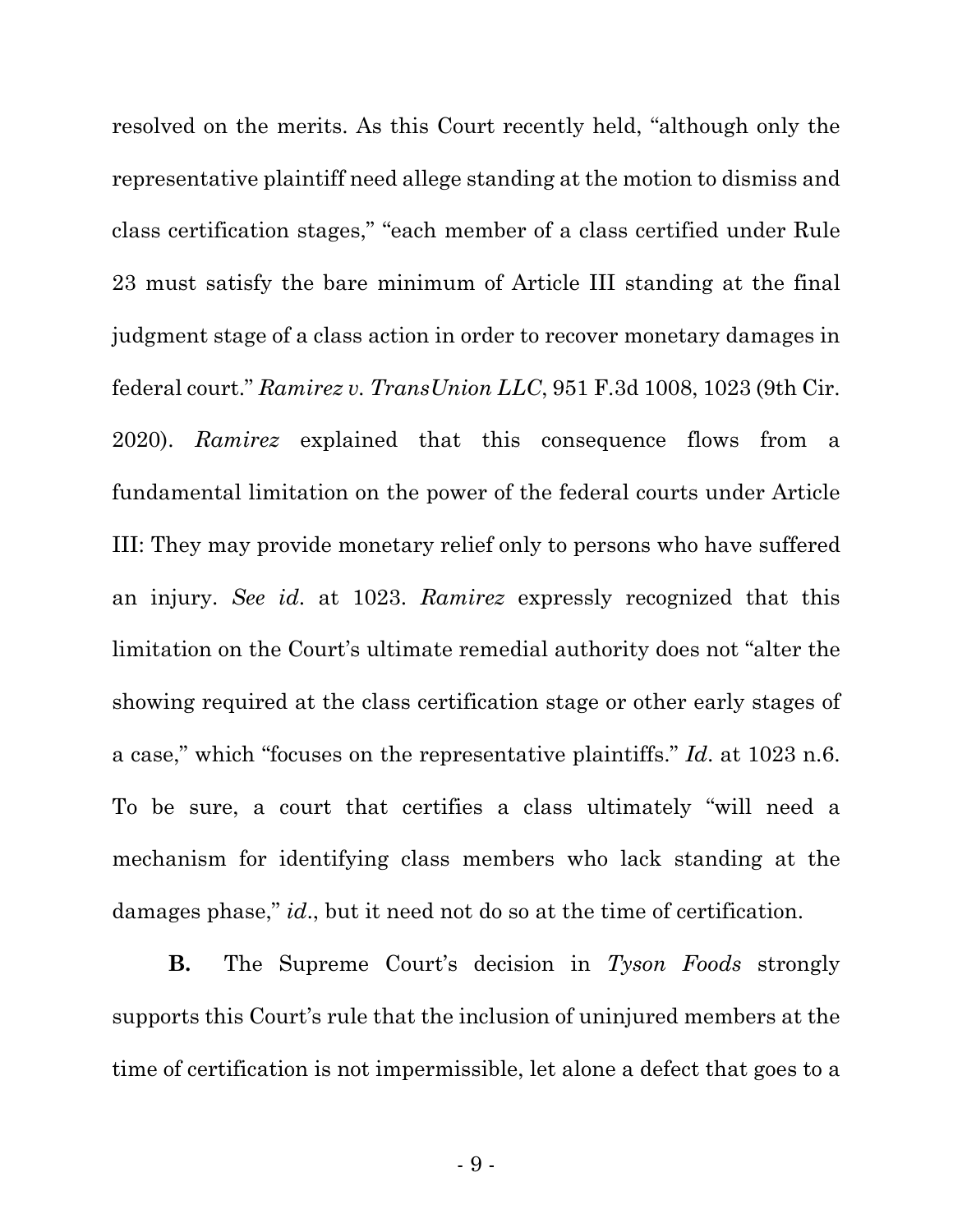court's Article III jurisdiction. In *Tyson Foods*, Tyson argued in its petition for certiorari that a class may not be certified it if contains uninjured members. Its merits brief, however, "concede[d] that '[t]he fact that federal courts lack authority to compensate persons who cannot prove injury does not mean that a class action (or collective action) can never be certified in the absence of proof that all class members were injured.'" 136 S. Ct. at 1049. The Supreme Court held that because Tyson had abandoned the argument, "the Court need not, and does not address it." *Id*. Had the possible presence of uninjured class members presented a jurisdictional barrier under Article III to adjudication, however, Tyson's concession would not have obviated the need to address it, because a party's failure to contest standing does not eliminate a federal court's "obligation to assure [itself] of litigants' standing under Article III." *Frank v. Gaos*, 139 S. Ct. 1041, 1046 (2019) (citations omitted). The Supreme Court's statement in *Tyson Foods* that it need not address the argument that a class may not contain uninjured members thus reflects the Court's conclusion that the question does not go to Article III jurisdiction.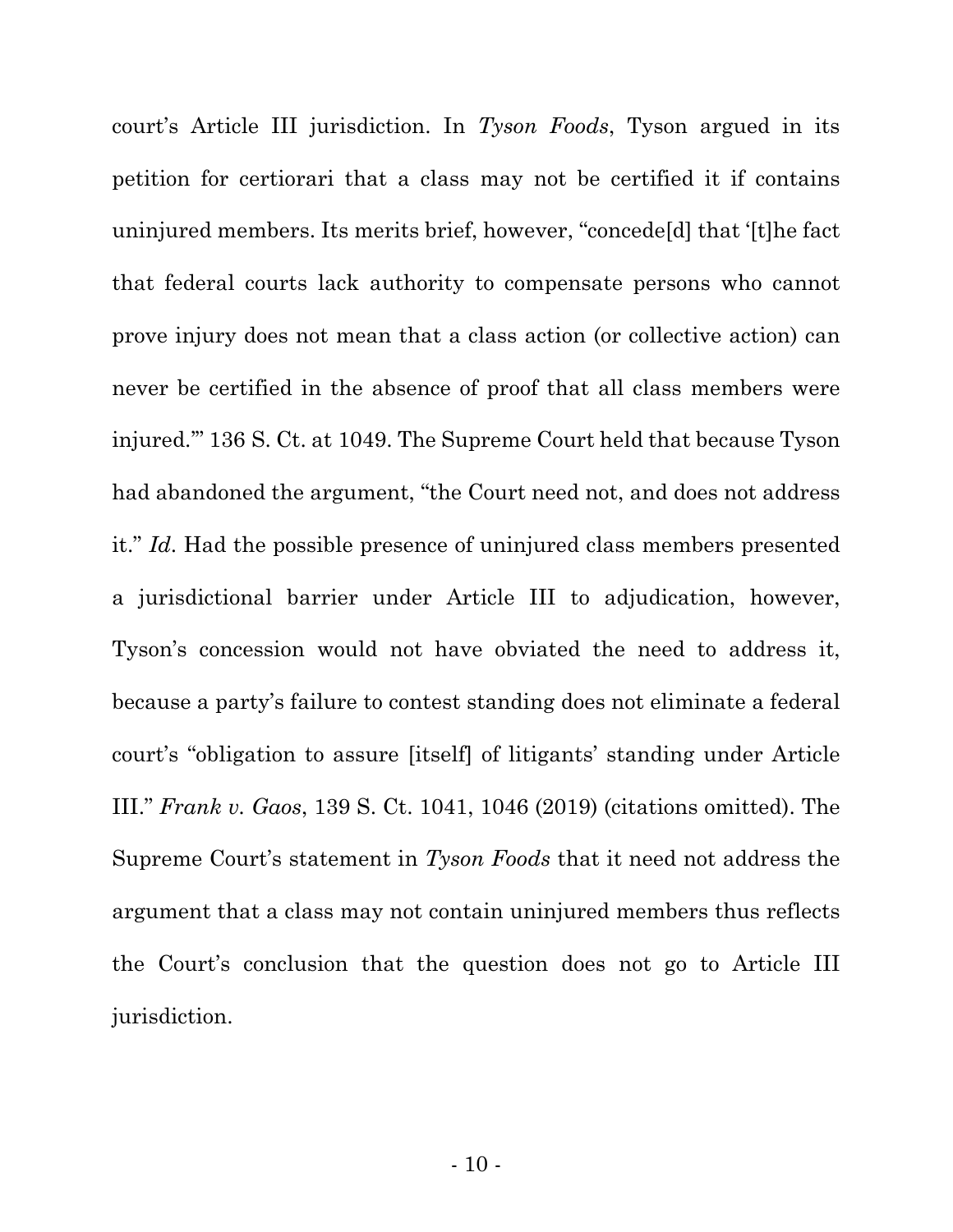That conclusion is consistent with longstanding Article III principles. The Supreme Court has held time and again that an Article III "case or controversy" exists when one plaintiff has standing. *See, e.g.*, *Horne v. Flores*, 557 U.S. 433, 446–47 (2009) ("[W]e have at least one individual plaintiff who has demonstrated standing .... Because of the presence of this plaintiff, we need not consider whether the other individual and corporate plaintiffs have standing to maintain the suit." (quoting *Village of Arlington Heights v. Metro. Hous. Dev. Corp.*, 429 U.S. 252, 264 & n.9 (1977))). The same principles that apply to individual claims apply to class litigation, which, "like traditional joinder, ... leaves the parties' legal rights and duties intact and the rules of decision unchanged." *Shady Grove Orthopedic Assocs., P.A. v. Allstate Ins. Co.*, 559 U.S. 393, 408 (2010) (plurality opinion).

Although the Supreme Court has announced this principle most clearly in cases involving injunctive relief, it applies irrespective of the relief sought: If a single class member's injury suffices to create a justiciable controversy over her entitlement to redress, the controversy exists whether the *form* of redress is compensatory or preventive. Standing principles apply to actions aimed at either "obtaining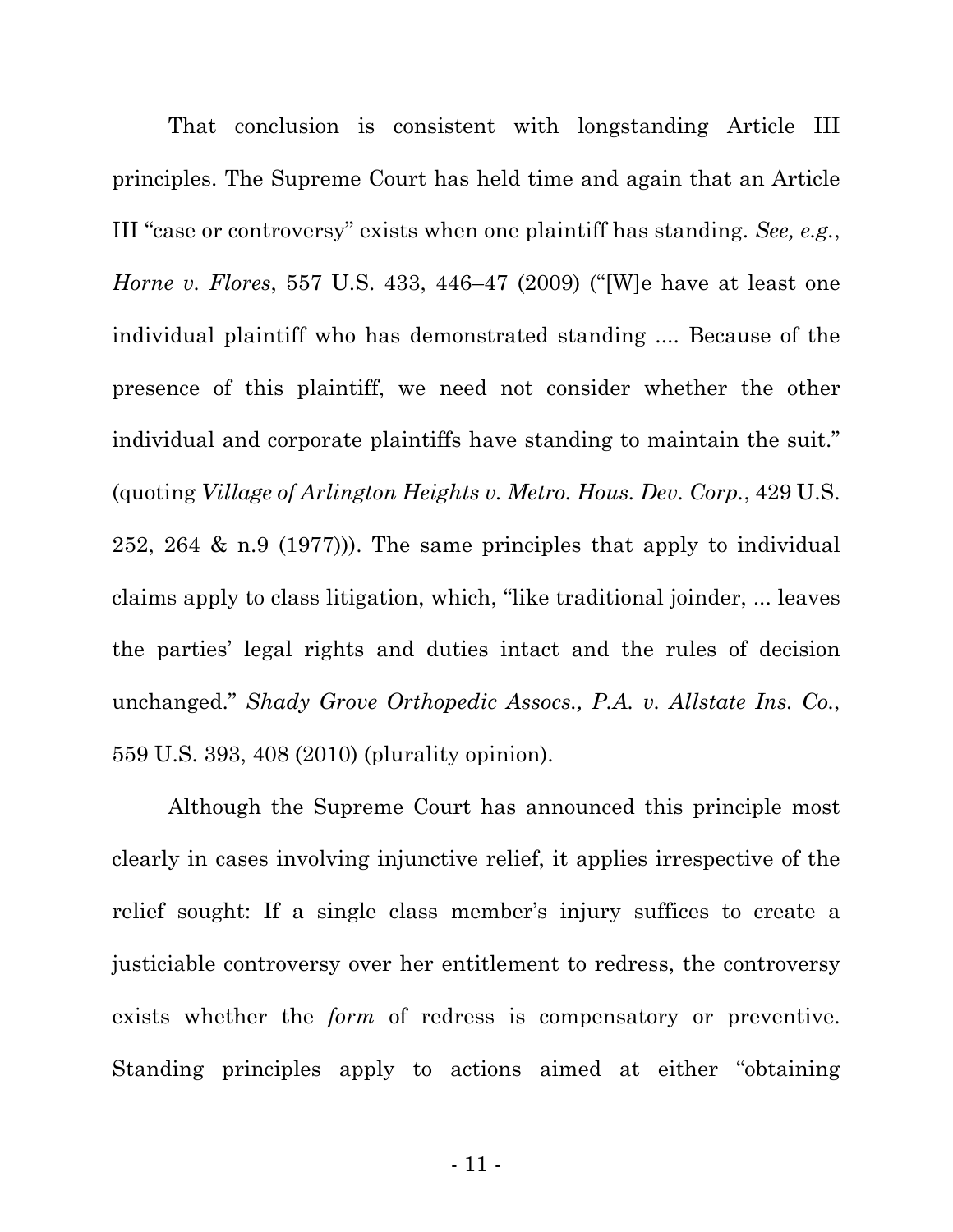compensation for, or preventing, the violation of a legally protected right." *Vt. Agency of Natural Res. v. United States ex rel. Stevens*, 529 U.S. 765, 772–73 (2000). If a single plaintiff "demonstrate[s] standing … for *each form* of relief sought," the court has jurisdiction to resolve the plaintiff's claims. *DaimlerChrysler Corp. v. Cuno*, 547 U.S. 332, 352 (2006) (emphasis added); *see generally* 13B Charles Alan Wright *et al.*, *Federal Practice & Procedure* § 3531.15 (3d ed. 2008). Accordingly, "as long as one member of a certified class has a plausible claim to have suffered damages, the requirement of standing is satisfied." *Kohen v. Pac. Inv. Mgmt. Co.*, 571 F.3d 672, 676 (7th Cir. 2009); *In re Nexium Antitrust Litig.*, 777 F.3d 9, 31 (1st Cir. 2015); *Neale v. Volvo Cars of N. Am., LLC*, 794 F.3d 353, 359–60 (3d Cir. 2015); *DG ex rel. Stricklin v. Devaughn*, 594 F.3d 1188, 1197 (10th Cir. 2010). As the Supreme Court put it most recently, jurisdiction over a class action depends on whether "any named plaintiff has alleged [injuries] that are sufficiently concrete and particularized to support standing." *Frank*, 139 S. Ct. at 1046.

**C.** If, as demonstrated above, the possibility that some class members may not have suffered an Article III injury does not bar certification, it follows that the arguable presence in the class of members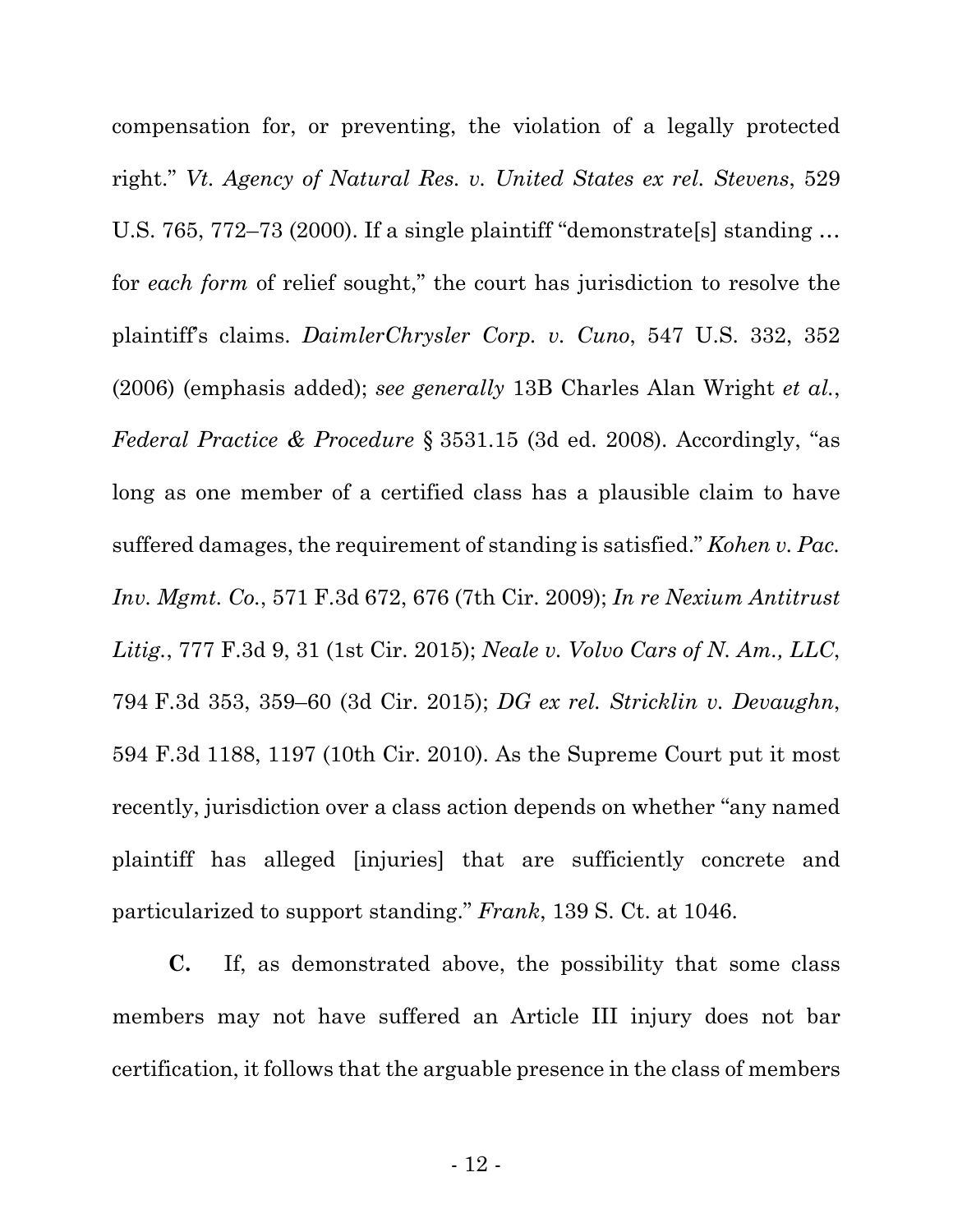who may be unable to demonstrate elements of a cause of action, such as "antitrust injury" or compensable damages, likewise does not pose an insuperable obstacle to maintenance of a class action. Here, for example, the unquestioned presence of many injured members in each class in this case indisputably presents a justiciable case. The *merits* question of whether all of them can demonstrate entitlement to relief does not affect a court's authority to entertain their claims. *See Bouaphakeo v. Tyson Foods, Inc.*, 593 F. App'x 578, 585 (8th Cir. 2014) (opinion of Benton, J., respecting the denial of rehearing en banc) ("The failure of some employees to demonstrate damages goes to the merits, not jurisdiction."), *aff'd*, 136 S. Ct. 1036 (2016). Jurisdiction "is not defeated" by a plaintiff's inability to demonstrate he can "actually recover." *Bell v. Hood*, 327 U.S. 678, 682 (1946); *see also Warth v. Seldin*, 422 U.S. 490, 498 (1975).

To hold otherwise would require every damages plaintiff—in individual and class-action cases—to prove her case to avoid a jurisdictional dismissal under Rule 12(b)(1). And if a plaintiff who failed to establish damages at trial lacked standing, the proper resolution would not be judgment in defendant's favor but a jurisdictional dismissal without res judicata effect. *See Steel Co. v. Citizens for a Better Env't*, 523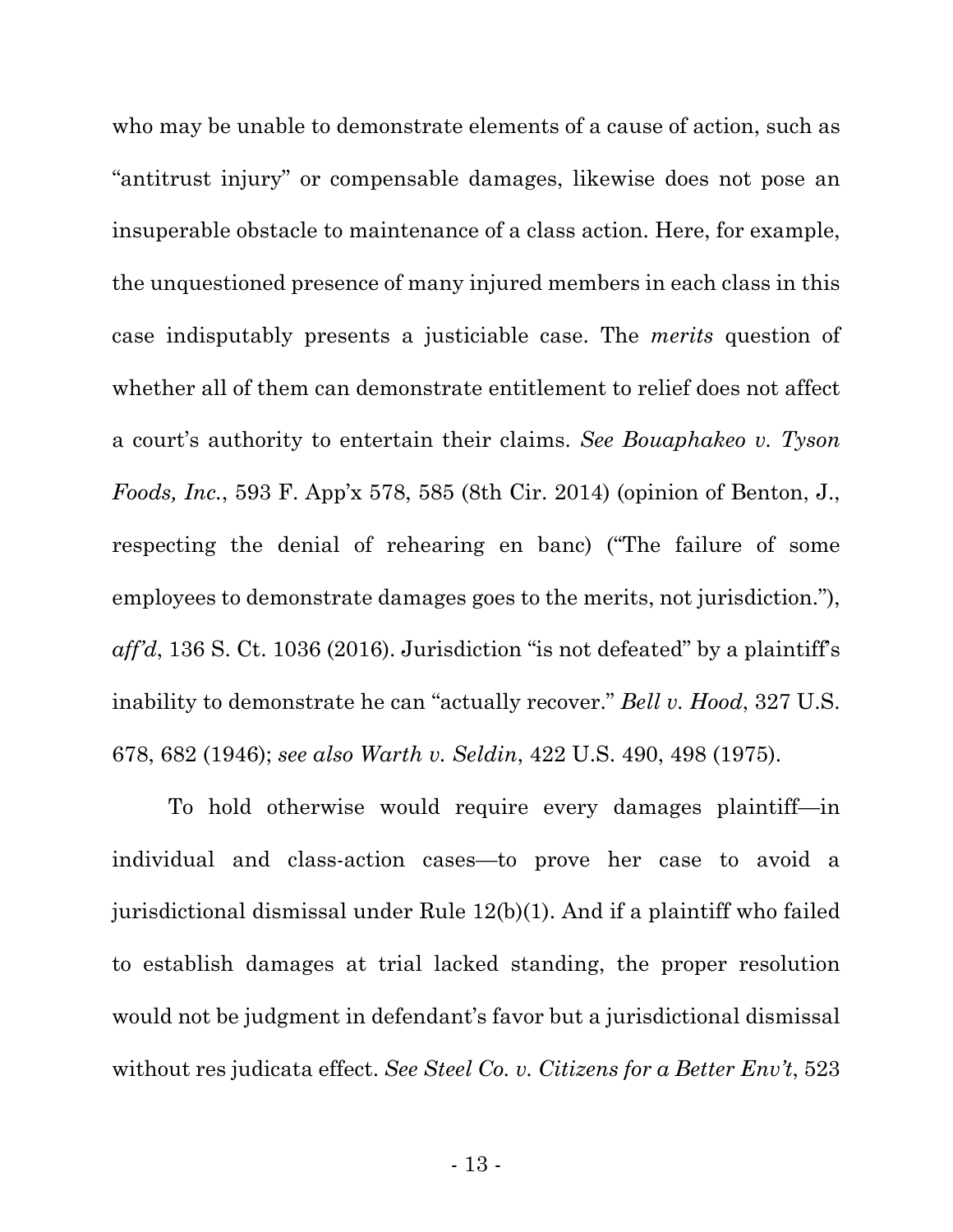U.S. 83, 94 (1998). Such a novel rule would waste judicial resources, benefit neither plaintiffs nor defendants, and contradict the longstanding recognition that failure to prove entitlement to relief requires a merits judgment, not a jurisdictional dismissal. *See also Gen. Inv. Co. v. N.Y. Cent. R.R.*, 271 U.S. 228, 230–31(1926); *Bell*, 327 U.S. at 682; *Kohen*, 571 F.3d at 677 ("[W]hen a plaintiff loses a [damages] case [at trial] because he cannot prove injury the suit is not dismissed for lack of jurisdiction.").

Moreover, Rule 23 does not require a showing that all class members can succeed in showing the kinds of injuries that can support awards of compensable damages for the statutory or common-law claims the class asserts. Such a requirement would "put the cart before the horse" by conditioning certification on the plaintiffs "first establish[ing] that [they] will win the fray." *Amgen Inc. v. Conn. Ret. Plans & Trust Funds*, 568 U.S. 455, 460 (2013). "Merits questions may be considered to the extent—but only to the extent—that they are relevant to determining whether the Rule 23 prerequisites for class certification are satisfied." *Id*. at 466. "[T]he office of a Rule 23(b)(3) certification ruling is not to adjudicate the case; rather, it is to select the method best suited to adjudication of the controversy fairly and efficiently." *Id.* at 460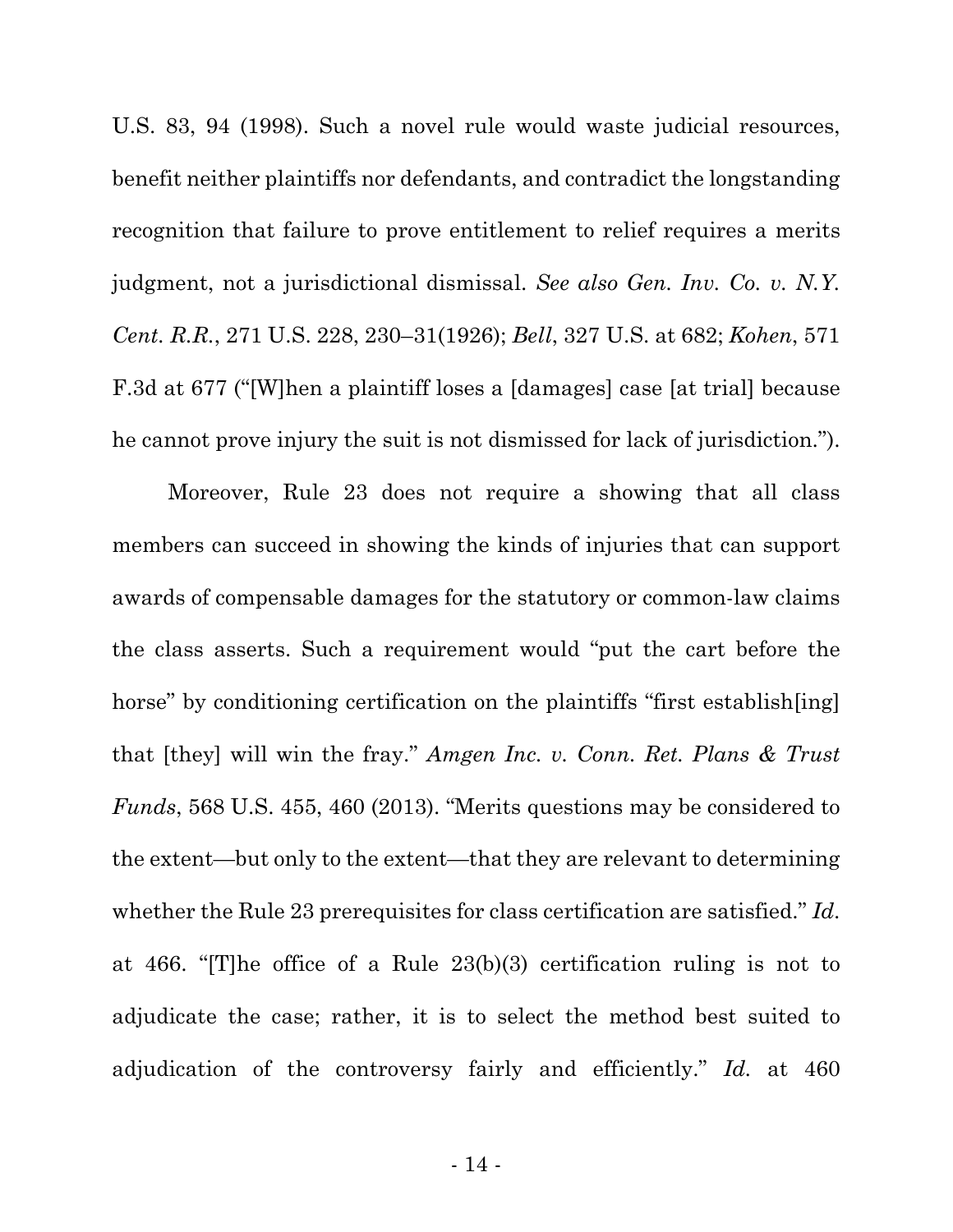(alterations omitted). Thus, "[h]ow many (if any) of the class members have a valid claim is the issue to be determined *after* the class is certified." *Parko v. Shell Oil Co.*, 739 F.3d 1083, 1085 (7th Cir. 2014); *see also Nexium*, 777 F.3d at 21–22; *Kohen*, 571 F.3d at 677.

If the ultimate resolution of the case on the merits may be that some class members are entitled to damages and others are not, the proper course is not to deny class certification but to ensure that, at the end of the day, any award of damages to the class is allocated so that class members with meritorious damages claims receive their proper share and those without such claims take nothing. Thus, in *Tyson Foods*, where the parties agreed that some class members had not shown an entitlement to damages, the Supreme Court rejected the assertion that the class must be decertified, and instead remanded for further proceedings to determine whether the award could be properly apportioned. *See* 136 S. Ct. at 1049–50. Even the concurring opinion in *Tyson Foods*, while expressing doubts about the ultimate outcome, agreed that if there were a methodology for allocating damages only to those class members who suffered damages, both certification of the class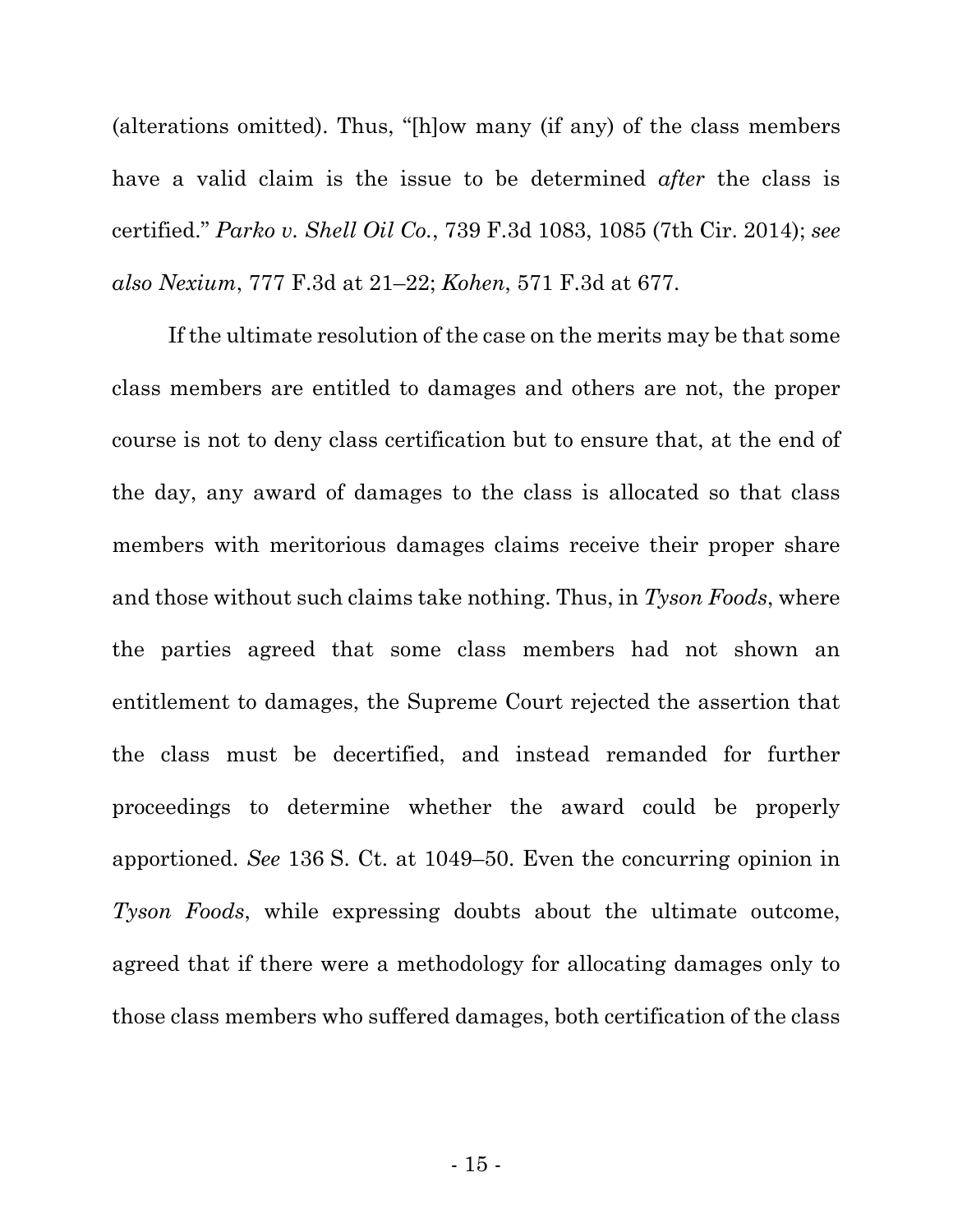and judgment in its favor could be sustained. *See id*. at 1051–53 (Roberts, C.J., concurring).

**D.** Conditioning certification on proof that all class members were injured would create practical conundrums at odds with Rule 23's structure and purpose. Rule 23(c)(1)(A) requires certification at an "early practicable time," yet assessing class members' injuries at certification is often infeasible because their identities are unknown. For a class to "include persons who have not been injured by the defendant's conduct … is almost inevitable because at the outset of the case many of the members of the class may be unknown, or if they are known still the facts bearing on their claims may be unknown." *Kohen*, 571 F.3d at 677. This phenomenon merely "highlights the possibility that an injurious course of conduct may sometimes fail to cause injury to certain class members." *Torres*, 835 F.3dat at 1136. "Such a possibility or indeed inevitability does not preclude class certification." *Kohen*, 571 F.3d at 677. In addition, because class certification can be revisited, *see* Fed. R. Civ. P. 23(c)(1)(C), Rule 23's central efficiency goals would be thwarted by requiring decertification upon a showing, at any stage, that *any* members of a certified class were uninjured.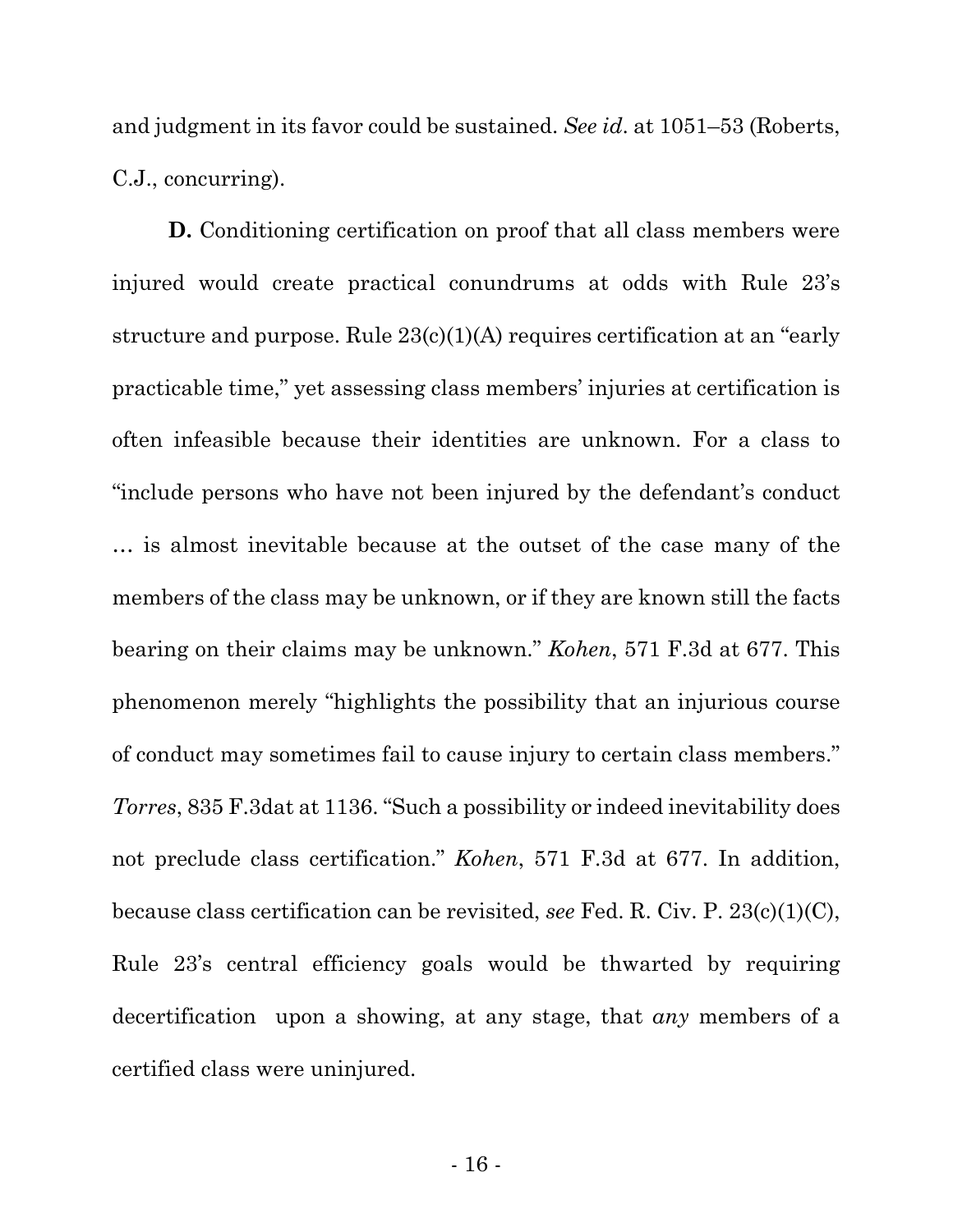Limiting Rule 23 certification to classes where the plaintiffs could prove at the time of certification that all members were injured would have a particularly severe impact on the utility of class actions in antirust cases. The Supreme Court has recognized that antitrust class actions are often appropriate for certification under Rule 23(b)(3) because "[p]redominance is a test readily met in certain cases alleging consumer or securities fraud or violations of the antitrust laws." *Amchem Prods., Inc. v. Windsor*, 521 U.S. 591, 625 (1997) (citing Fed. R. Civ. P. 23, Advisory Comm. Notes to 1966 amendment). However, antitrust violations affecting large numbers of victims in similar ways—those most suited to class actions—are also likely to involve small numbers of potential class members who at least arguably did not suffer injury for some reason. Precluding certification unless the plaintiffs could prove at the outset that the class definition did not include any uninjured members would sacrifice the efficiencies of class proceedings and their deterrent effects on anticompetitive conduct. And given the relative ease with which such class members, if they proved to exist, could be weeded out at the damages phase in many cases, such curtailment of the use of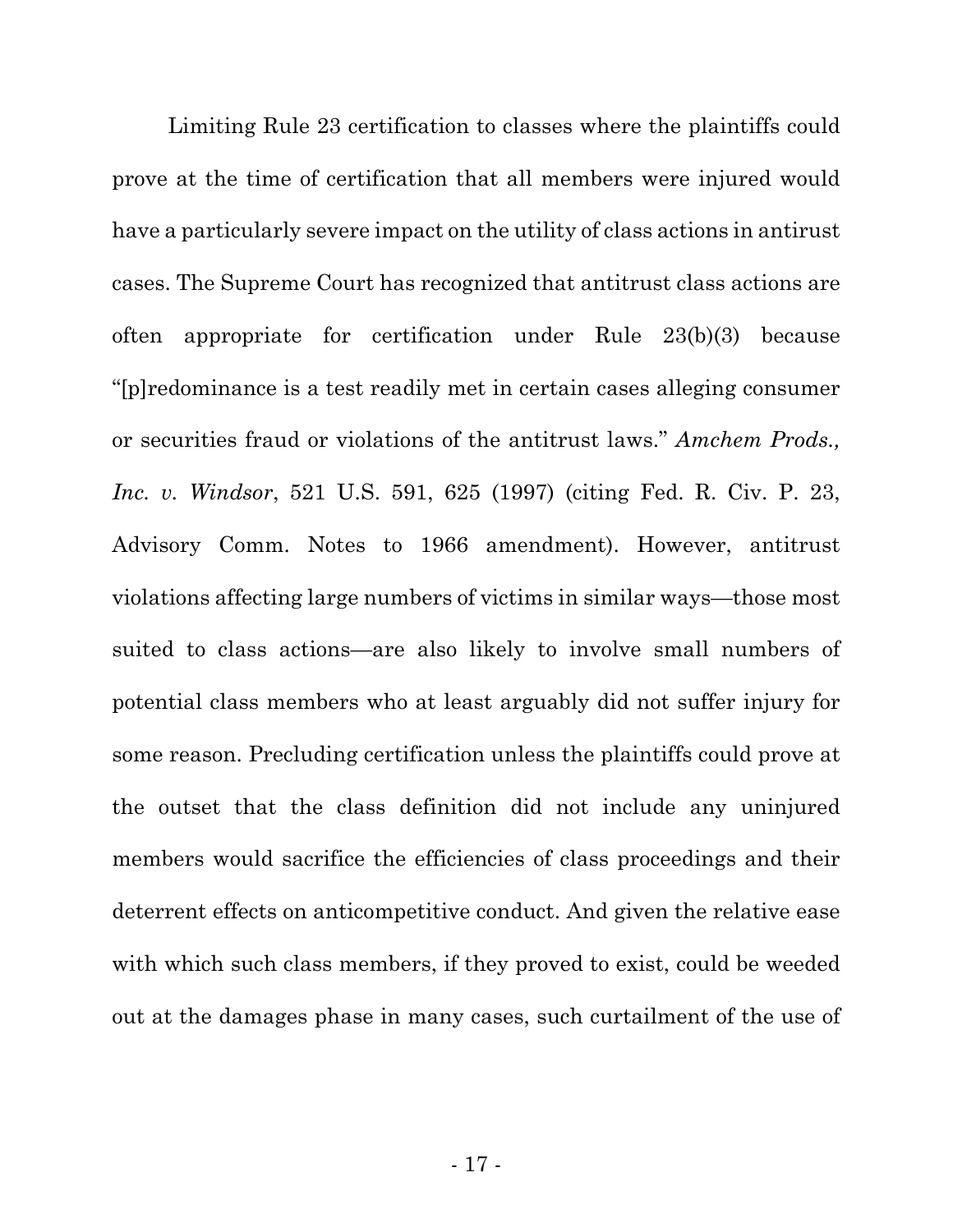class actions would serve little practical purpose except to protect antitrust conspirators against the consequences of their actions.

Limiting class actions to cases where the plaintiffs could prove at the certification stage that all class members suffered compensable injuries would also threaten legitimate use of class actions to pursue other types of substantive claims. *Tyson Foods* offers a prime example: The employer followed a uniform set of practices that denied payment of millions of dollars of wages required by law to hundreds of employees, but the evidence indicated that a small fraction of the class might not have suffered injuries entitling them to share in the damages award. *See* 136 S. Ct. at 1049–50. Had certification been precluded in such circumstances, the remainder of the class would have gone uncompensated, and the employer would have retained substantial benefits from its violation of wage and hour laws.

Similarly, in Title VII cases using pattern-or-practice proof generally available *only* in class actions or government enforcement actions, *see Chin v. Port Auth.*, 685 F.3d 135, 148–50 (2d Cir. 2012)—a court first adjudicates whether a discriminatory practice exists and then holds individualized hearings on each class member's injury and

- 18 -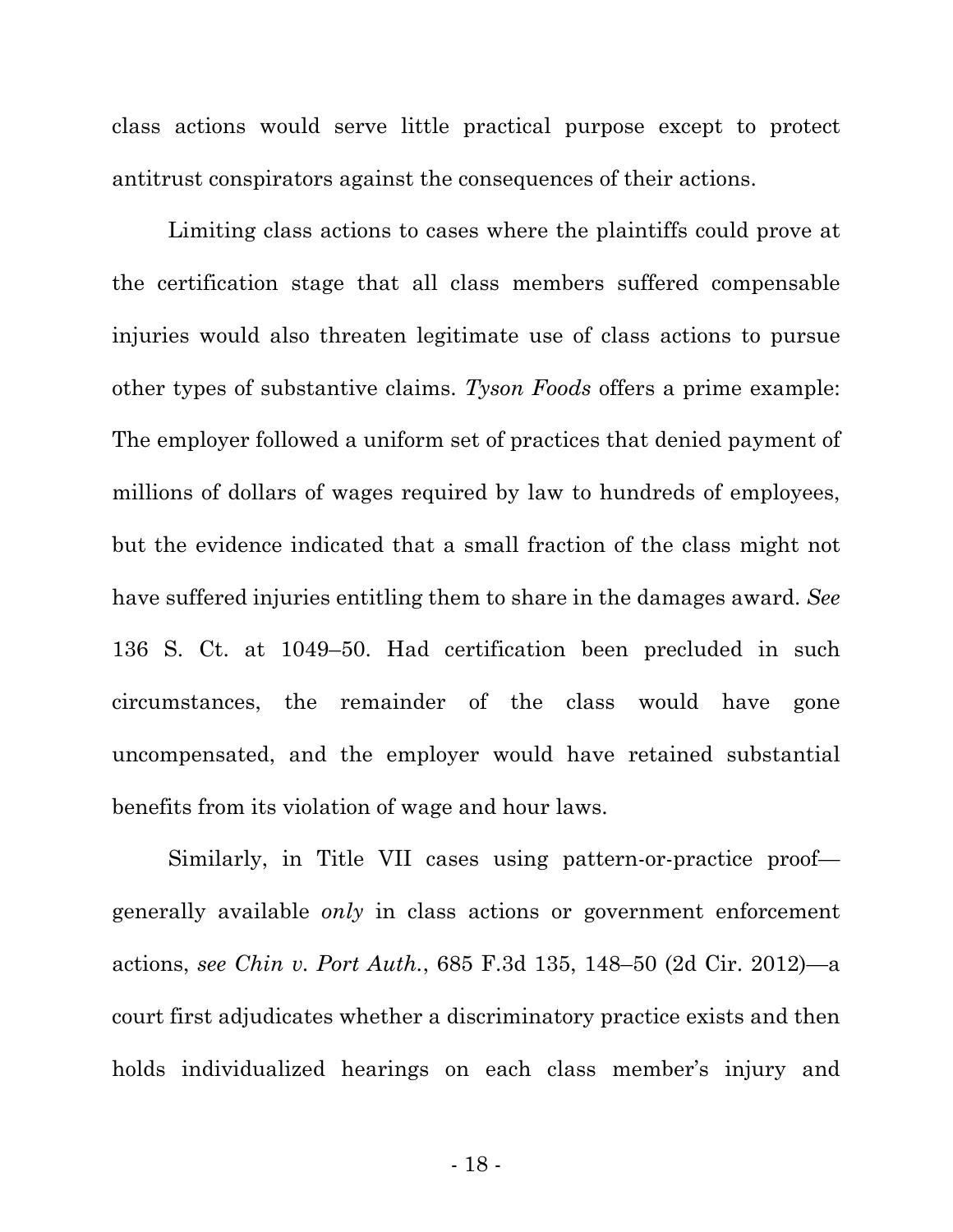entitlement to a remedy, *see Int'l Bhd. of Teamsters v. United States*, 431 U.S. 324, 360–61 (1977); *Franks v. Bowman Transp. Co.*, 424 U.S. 747, 772–73 (1976). Limiting classes to plaintiffs who show injury at the outset would contradict *Franks*'s holding that such a showing is not necessary to class certification, but "become[s] material" only at the remedial stage. 424 U.S. at 772. As the Supreme Court has explained, "[a]t the initial, 'liability' stage of a pattern-or-practice suit the [plaintiff] is not required to offer evidence that each person for whom it will ultimately seek relief was a victim of the employer's discriminatory policy." *Teamsters*, 431 U.S. at 360.

Finally, adoption of a rule precluding maintenance of a class action if the class may include uninjured members—with the corollary that the class must be decertified, potentially years after the fact, if any members without damages are revealed—is unnecessary to prevent uninjured class members from recovering. If uninjured members come to light, several procedural solutions are available: (1) narrowing the class; (2) summary judgment as to the uninjured members; (3) instructing the jury not to base any award of damages on uninjured individuals; and/or (4) requiring a process to identify such members (if any) and exclude them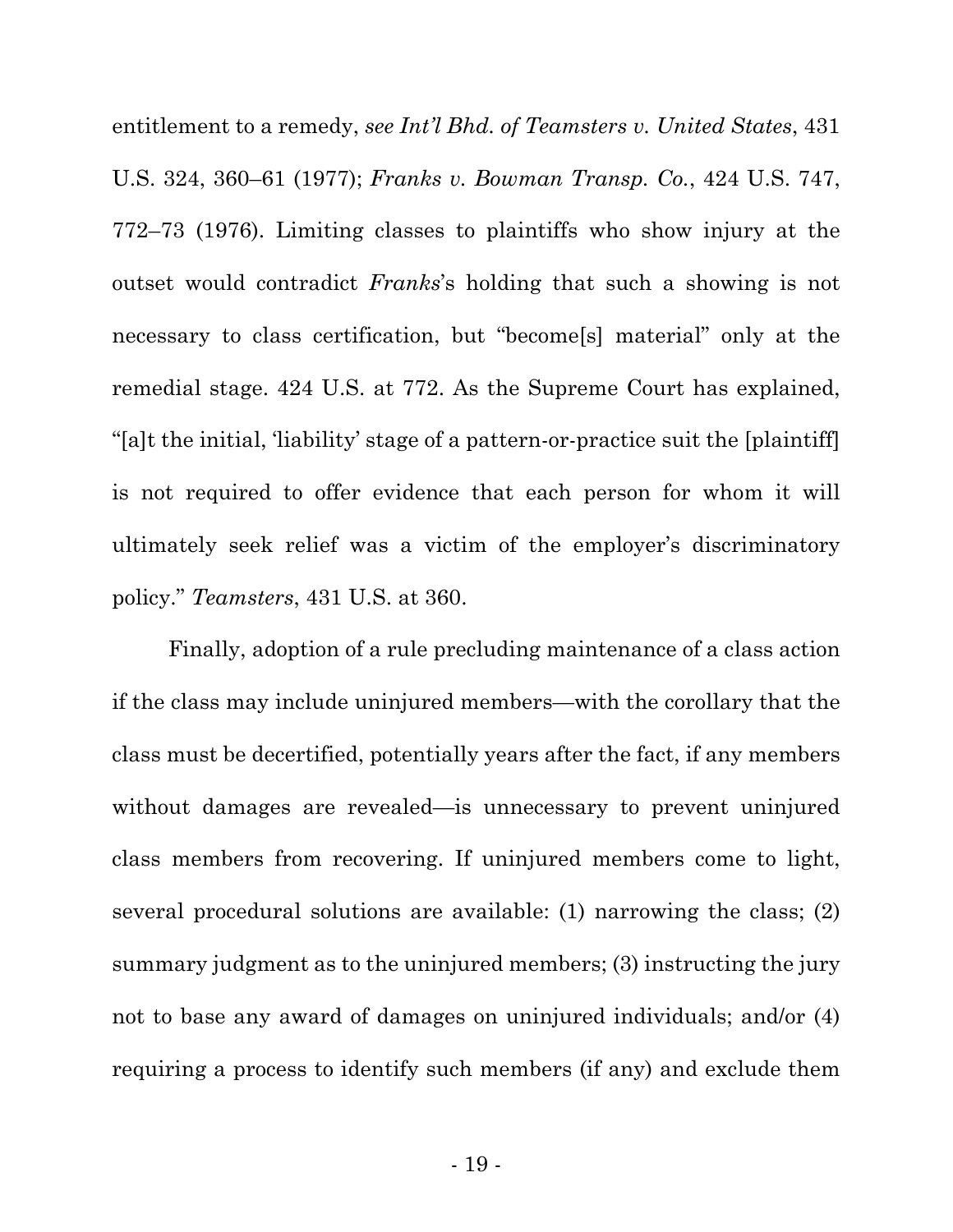from sharing in a classwide damages award. *See Tyson Foods*, 136 S. Ct. at 1049–50 (remanding for trial-court proceedings to determine whether class members who had no damages could be identified); *In re Zurn Pex Plumbing Prods. Liab. Litig.*, 644 F.3d 604, 617–18 (8th Cir. 2011) (noting that courts may amend class definitions or grant summary judgment to defendants on claims that turn out to be barred).

### **II. The possibility that the DPP class may, contrary to plaintiffs' evidence, comprise uninjured members does not defeat certification.**

As this Court has recognized, the possibility that some class members may not have suffered an injury common to members of the class is not by itself a reason to deny certification, although it may in some cases be an indication that common issues do not predominate or that a class action is not a superior method of adjudication. *See Torres*, 835 F.3d at 1136. For example, "the existence of large numbers of class members who were never exposed to the challenged conduct to begin with" can be "a flaw that may defeat predominance." *Id*. (citing *Mazza*, 666 F.3d at 596). The ultimate "need for a mechanism" to identify uninjured class members, if there is reason to believe they exist, *see*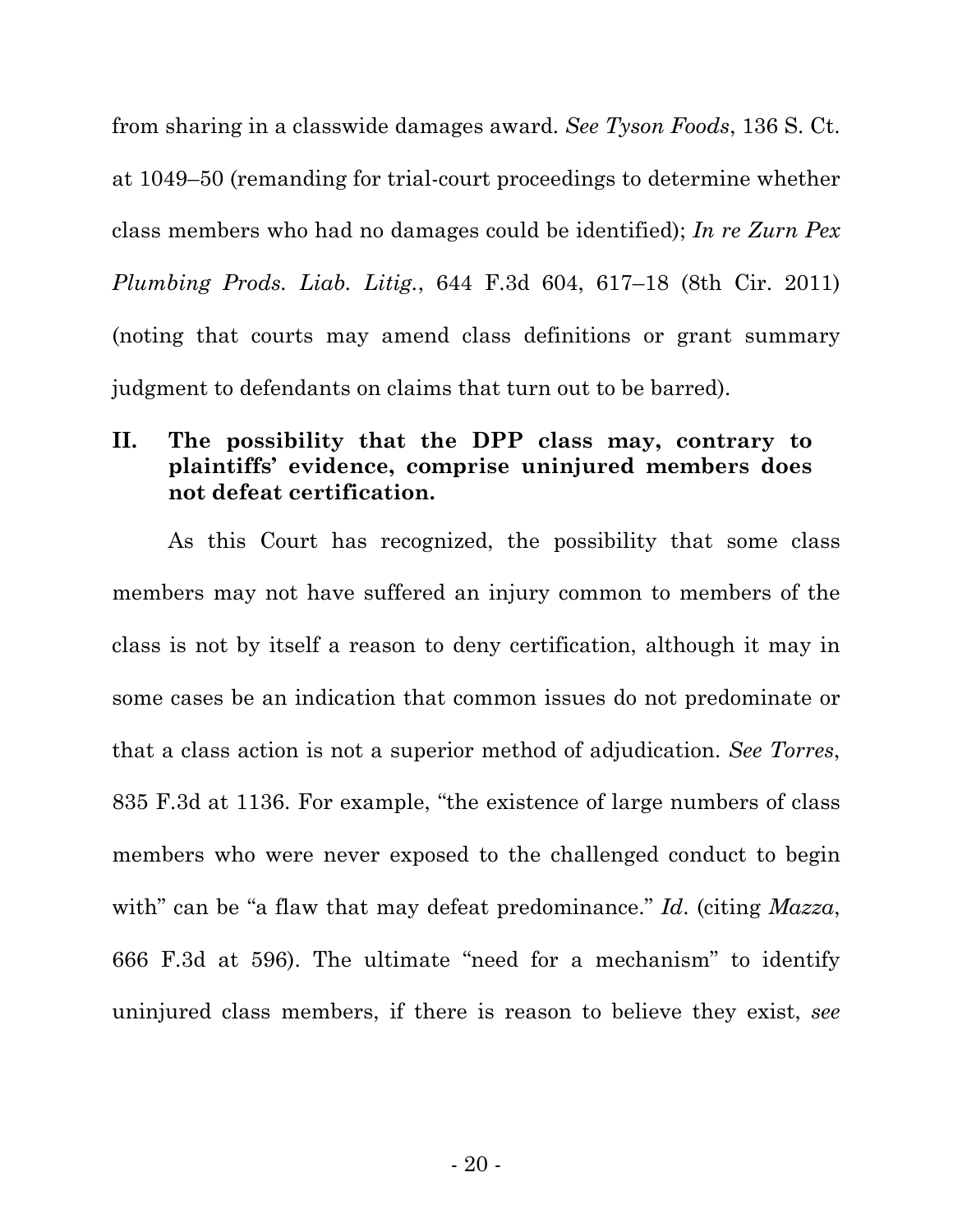*Ramirez*, 951 F.3d at 1023 n.6, may also be a consideration bearing on predominance and superiority.

The circumstances of this case, however, present no such obstacles to certification. Unlike *Mazza*, where "only a small segment of an expansive class" had been subjected to allegedly unlawful conduct, *Torres*, 835 F.3d at 1137, this case is one in which each "class as a whole was exposed" to defendants' unlawful conduct, *id*. Moreover, plaintiffs' evidence, if credited by the ultimate finder of fact—as the district court found it could be—would establish that all members of each class suffered antitrust injury and provide a basis for classwide damages calculations. Of course, that evidence is not incontestable—a triable issue of fact by definition never is—but it presents a common question that can be resolved for each class in its entirety. *See Amgen*, 568 U.S. at 465–67.

Moreover, even if plaintiffs fail to persuade the jury that their evidence establishes injury to the entirety of the DPP class, "there is no risk … that a failure of proof on [that] common question … will result in individual questions predominating." *Id*. If, for example, the finder of fact were to accept defendants' argument that plaintiffs' evidence shows that approximately 5.5 percent of the DPP class members are uninjured, the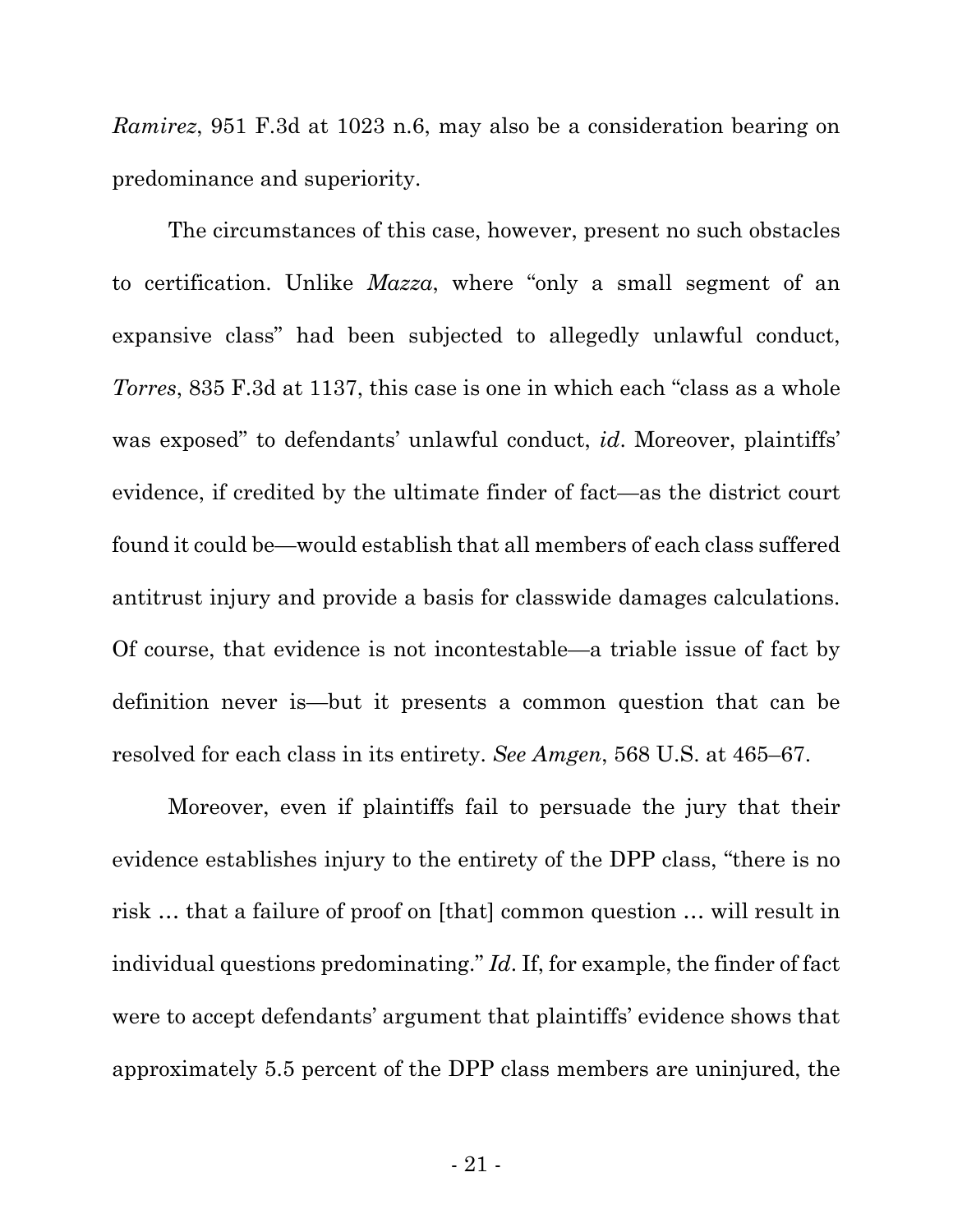common questions as to liability, injury, and damages to the remaining, and overwhelming, majority of the class would still predominate, and the class action would remain a superior means of adjudicating the case. The action would continue to satisfy the requirements of predominance and superiority under such circumstances because, among other reasons, the court could readily identify and exclude the small minority of the 604 member DPP class determined to be uninjured—a point that defendants do not contest. Indeed, the same would be true even if the finder of fact were to accept defendants' claim that as many as 28 percent of the DPP class members were uninjured (a claim that, as the district court found, plaintiffs thoroughly debunked, *see* ER 16–17).

These circumstances distinguish this case from dissimilar cases in which other circuits have declined to certify classes because of the presence of large numbers of uninjured class members. For example, in *In re Asacol Antitrust Litigation*, 907 F.3d 42 (1st Cir. 2018), the First Circuit addressed a claim that the defendants had violated antitrust laws by conspiring to keep a generic drug off the market—a violation that both sides' experts agreed *could not* have caused injury to the approximately 10 percent of the class who would have preferred a higher-priced brand-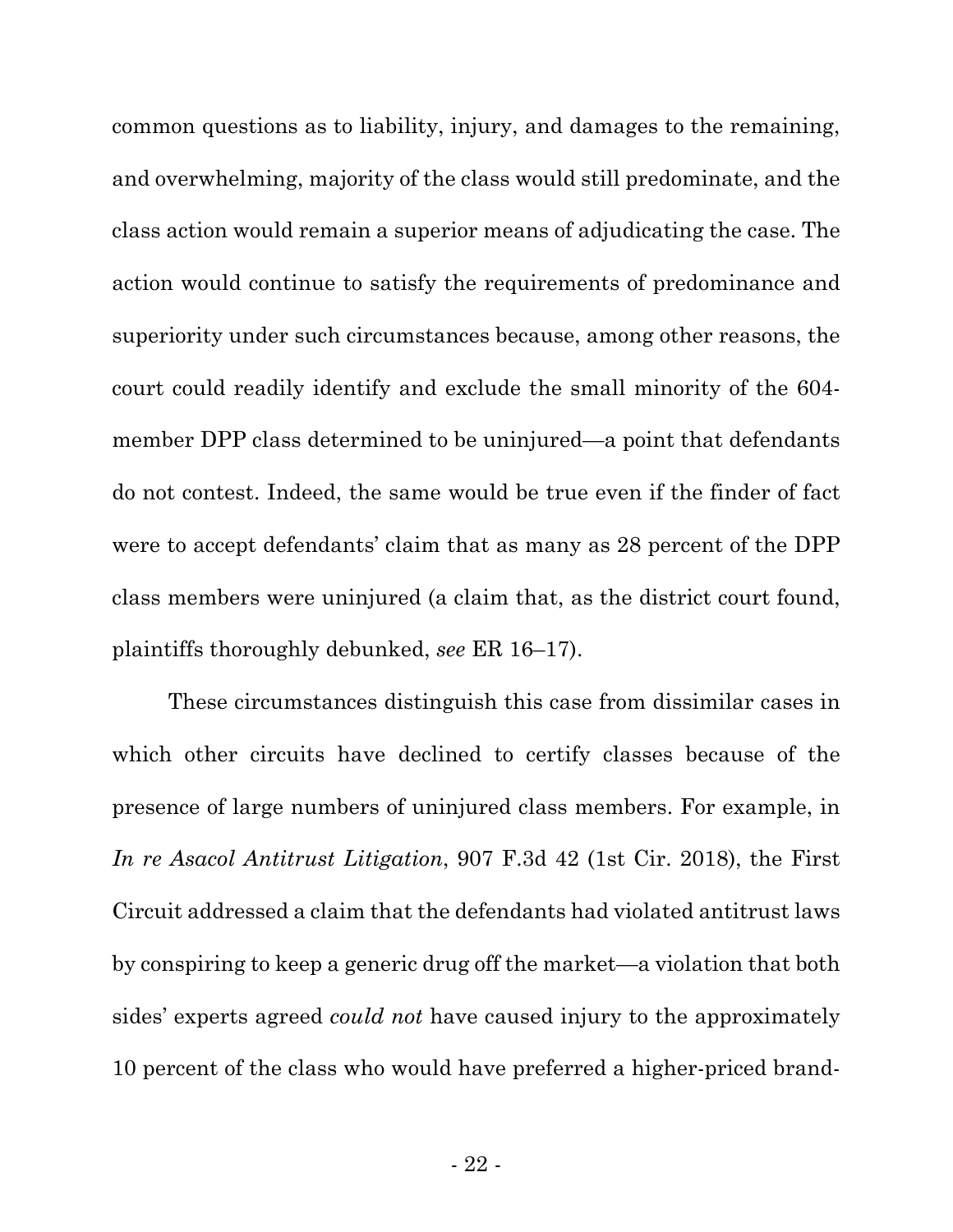name drug even if a generic substitute were available. *See id*. at 46. Thus, *Asacol concededly* involved approximately twice as many uninjured class members as would be present in this case under defendants' *contested* interpretation of plaintiffs' evidence concerning the DPP class. Even more importantly, the First Circuit's decision that the presence of those members defeated predominance did not rest on their numbers alone, but on its conclusion that there was no reliable mechanism to differentiate injured and uninjured members that would not require trying the question of injury through the testimony of "thousands of class members." *Id.* at 57–58. The court expressly distinguished a class (such as the DPP class here) "in which a very small absolute number of class members might be picked off in a manageable, individualized process at or before trial." *Id*. at 53.

Likewise, the D.C. Circuit in *In re Rail Freight Surcharge Antitrust Litigation*, 934 F.3d 619 (D.C. Cir. 2019), acknowledged that the possibility of single-digit percentages of uninjured class members would not necessarily preclude certification, *see id*. at 625, but denied certification because the plaintiffs' own damages model showed that 12.7 percent of a 16,065-member class—that is, 2,037 members—had suffered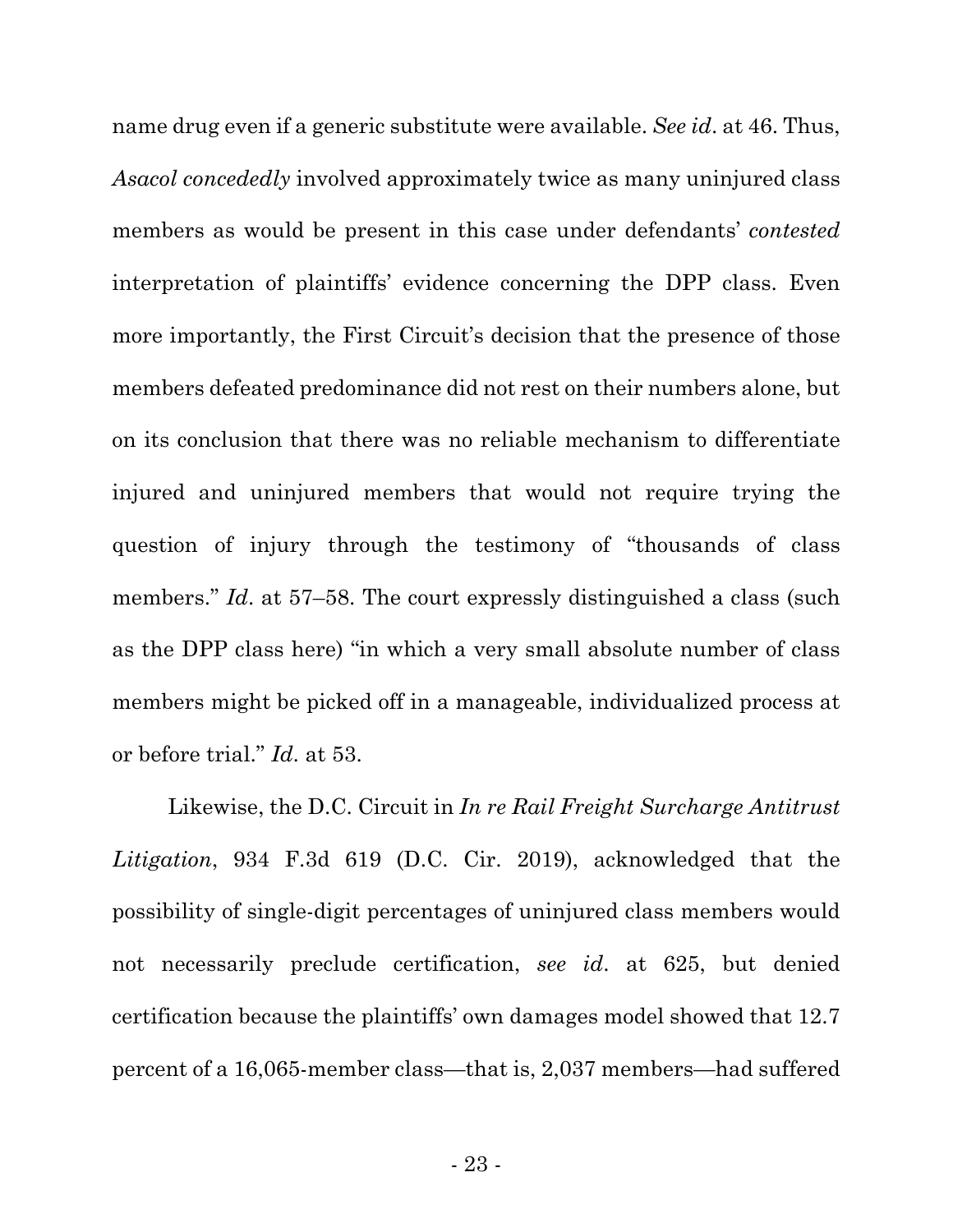no injury, *see id*. at 623. Critically, the court relied on the district court's determination that determining which of thousands of class members had suffered injury would require individualized inquiries, and that under such circumstances the "need for individualized proof of injury and causation" to "winnow[] away [uninjured members] as part of the liability determination" was sufficient to "destroy predominance." *Id*. at 625. Both the much smaller claimed percentages and numbers of assertedly uninjured members of the DPP class, and the court's ability to identify such members if it were to determine that they in fact were not injured, differentiate this case completely from *Rail Freight*.

The district court's conclusion that common questions predominate as to both the unlawfulness of defendants' conduct and as to resulting antitrust injury and damages thus is easily sustainable, even allowing for the possibility that the DPP class may comprise some uninjured members. That those findings more than suffice to justify certification is underscored by this Court's recognition that predominance as to injury and damages is not even necessary for a Rule 23(b)(3) certification if common questions as to liability otherwise predominate. *See Vaquero v. Ashley Furniture Industries, Inc.*, 824 F.3d 1150, 1154–55 (9th Cir. 2016).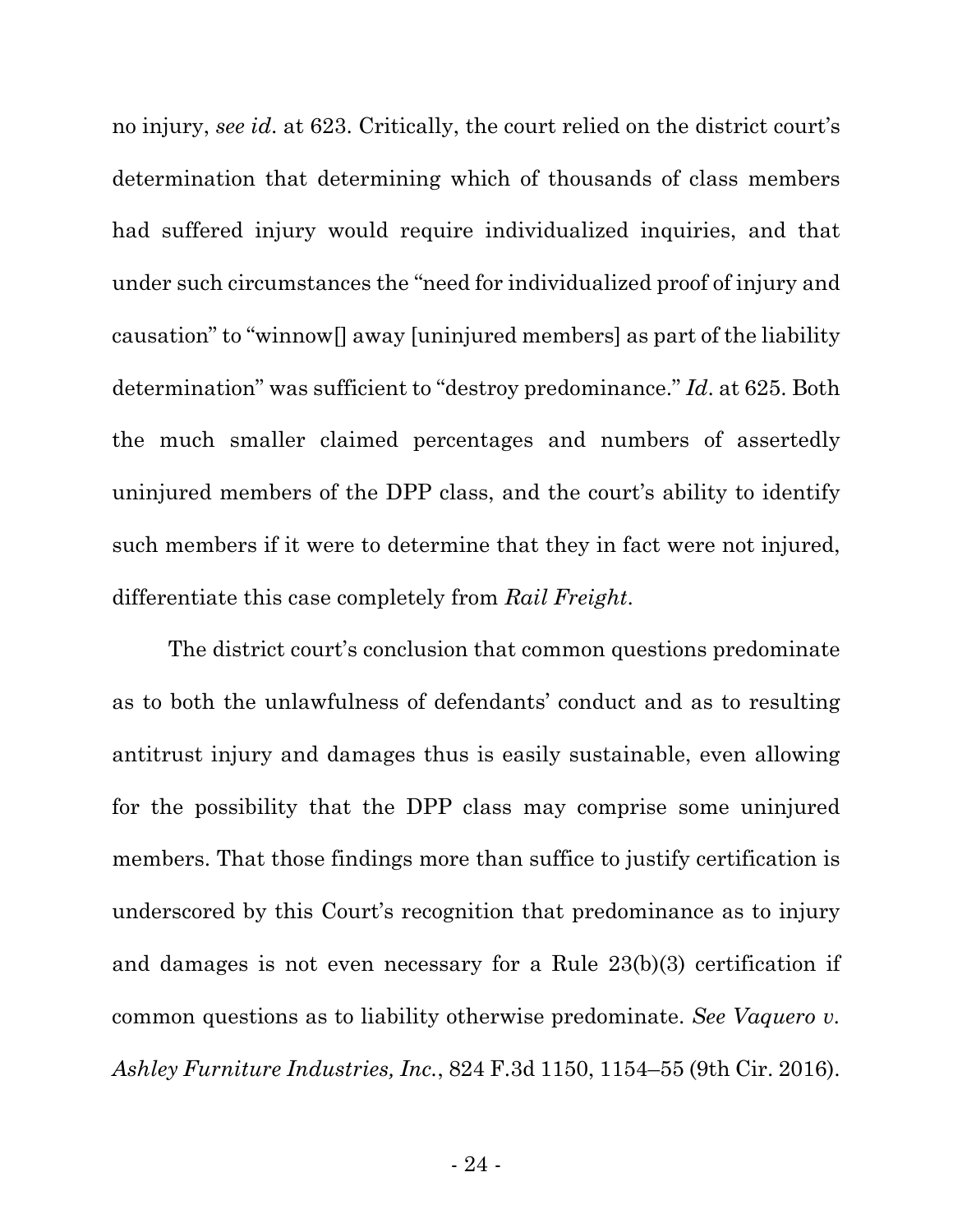The Court, however, need not rely on that principle in this case, where common issues predominate across the board.

Finally, any suggestion that the certification in this case violates the Rules Enabling Act, or creates a risk of violation, is meritless. As the Supreme Court held in *Tyson Foods*, and this Court recognized in *Ramirez* and *Vaquero*, there can be no Rules Enabling Act violation if the proof offered to support liability to a class would support liability to its individual members. *See Tyson Foods*, 136 S. Ct. at 1047; *Ramirez*, 951 F.3d at 1024; *Vaquero*, 824 F.3d at 1156. Plaintiffs' submission is that their econometric proof would suffice to prove liability to each individual member of each class, and acceptance of their evidence by the ultimate finder of fact would resolve a common question in their favor in a manner fully consistent with the Rules Enabling Act. Similarly, should the finder of fact conclude that the proof did not establish injury and damages as to some members of the class, excluding those members from sharing in any damages award to the class would likewise avoid any Rules Enabling Act violation. In short, as in *Vaquero*, "the district court's grant of class certification has not expanded [the named plaintiffs'] substantive rights or those of the class," and the tuna conspirators "may challenge the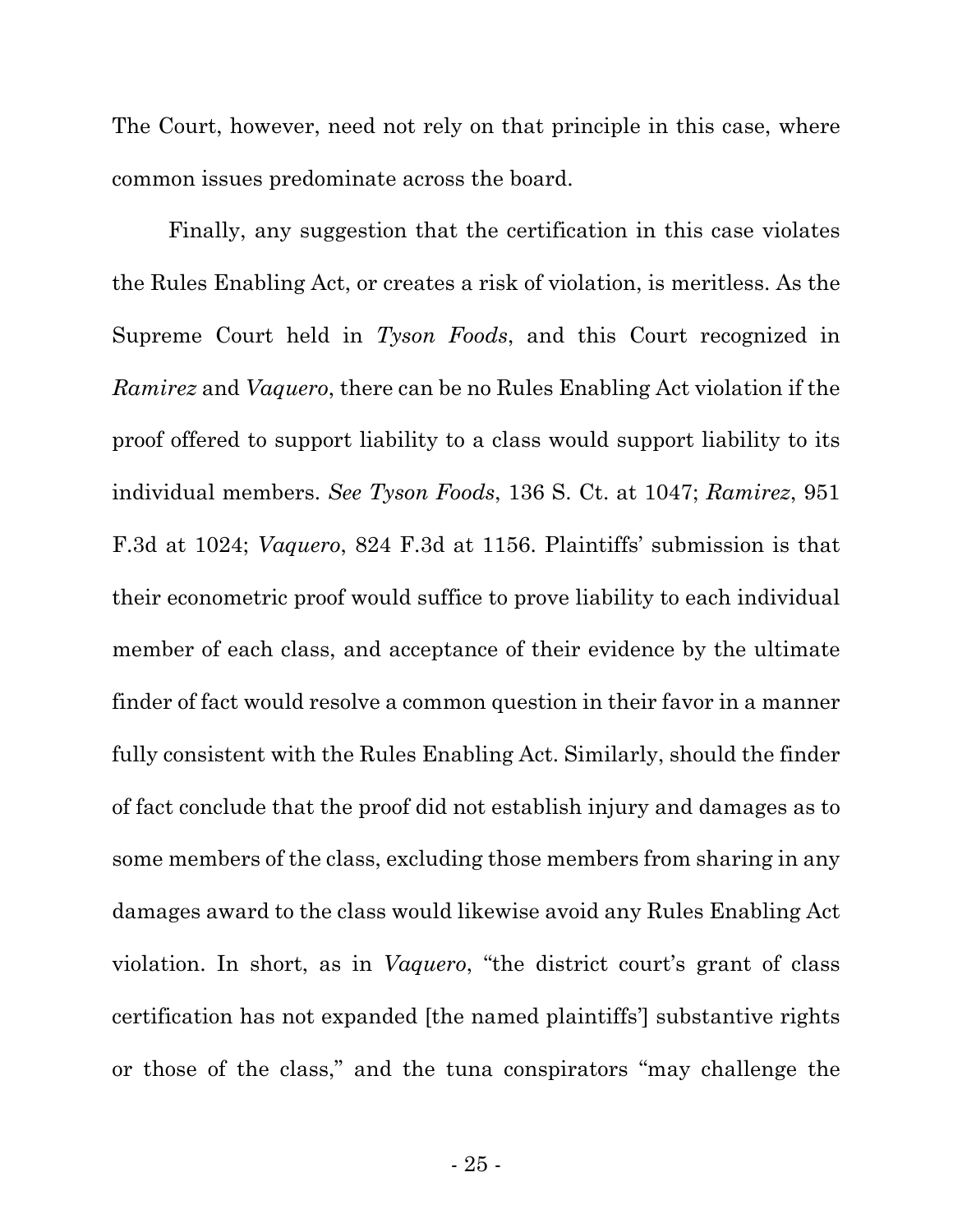viability of [the plaintiffs'] evidence at a later stage of the proceedings." 824 F.3d at 1156.

## **CONCLUSION**

For the foregoing reasons, this Court should affirm the district court's class certification order.

Respectfully submitted,

/s/ Scott L. Nelson Scott L. Nelson Allison M. Zieve Public Citizen Litigation Group 1600 20th Street NW Washington, DC 20009 (202) 588-1000

Attorneys for Amicus Curiae

August 21, 2020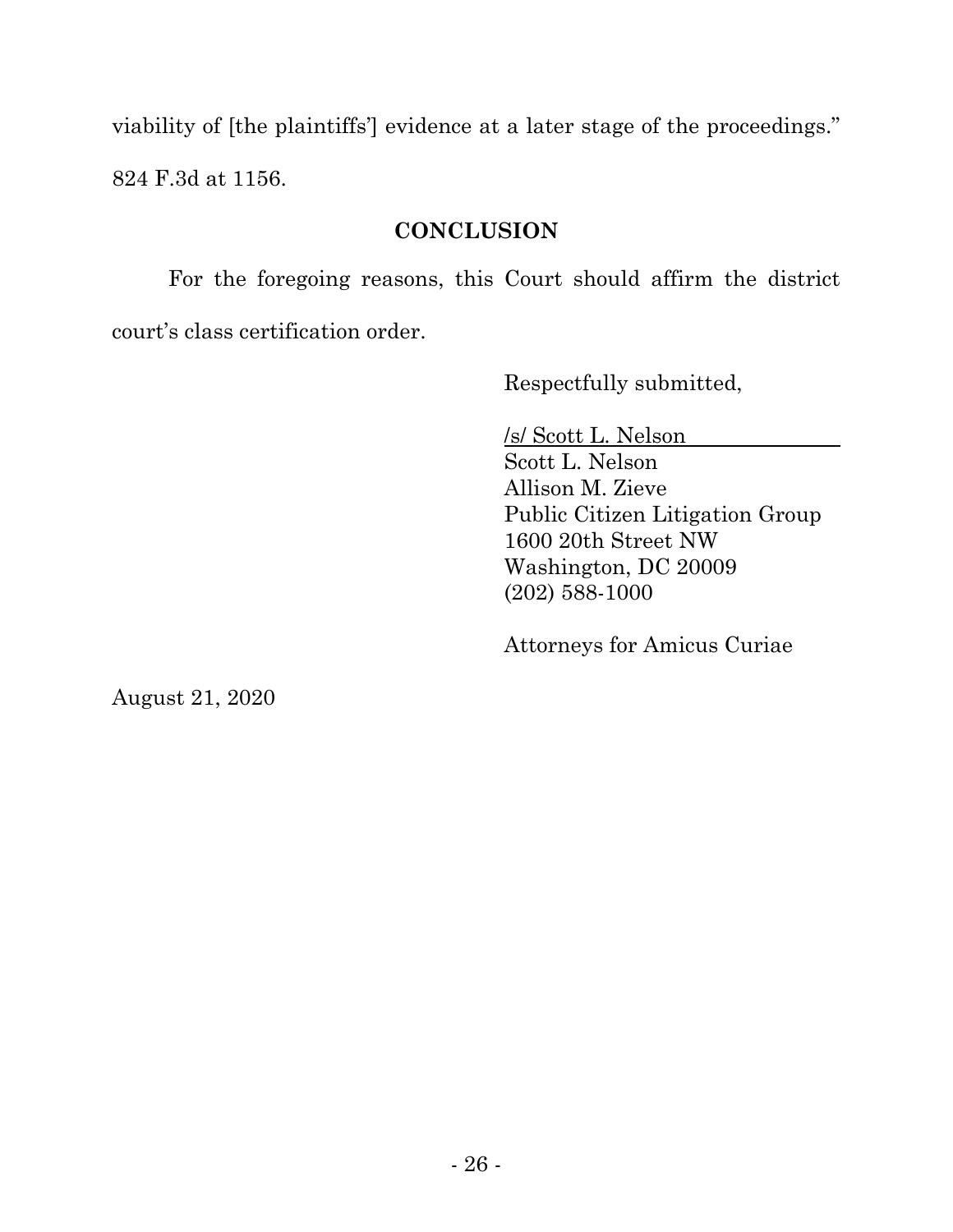### **CERTIFICATE OF COMPLIANCE**

Pursuant to Federal Rule of Appellate Procedure 32(a)(7)(C), I certify that the foregoing brief is proportionately spaced, has a type-face of 14 points, and, as calculated by my word processing software (Microsoft Word for Microsoft 365), complies with the word limit of Fed. R. App. P. 29(a)(5) because it contains 5,246 words.

> /s/ Scott L. Nelson Scott L. Nelson